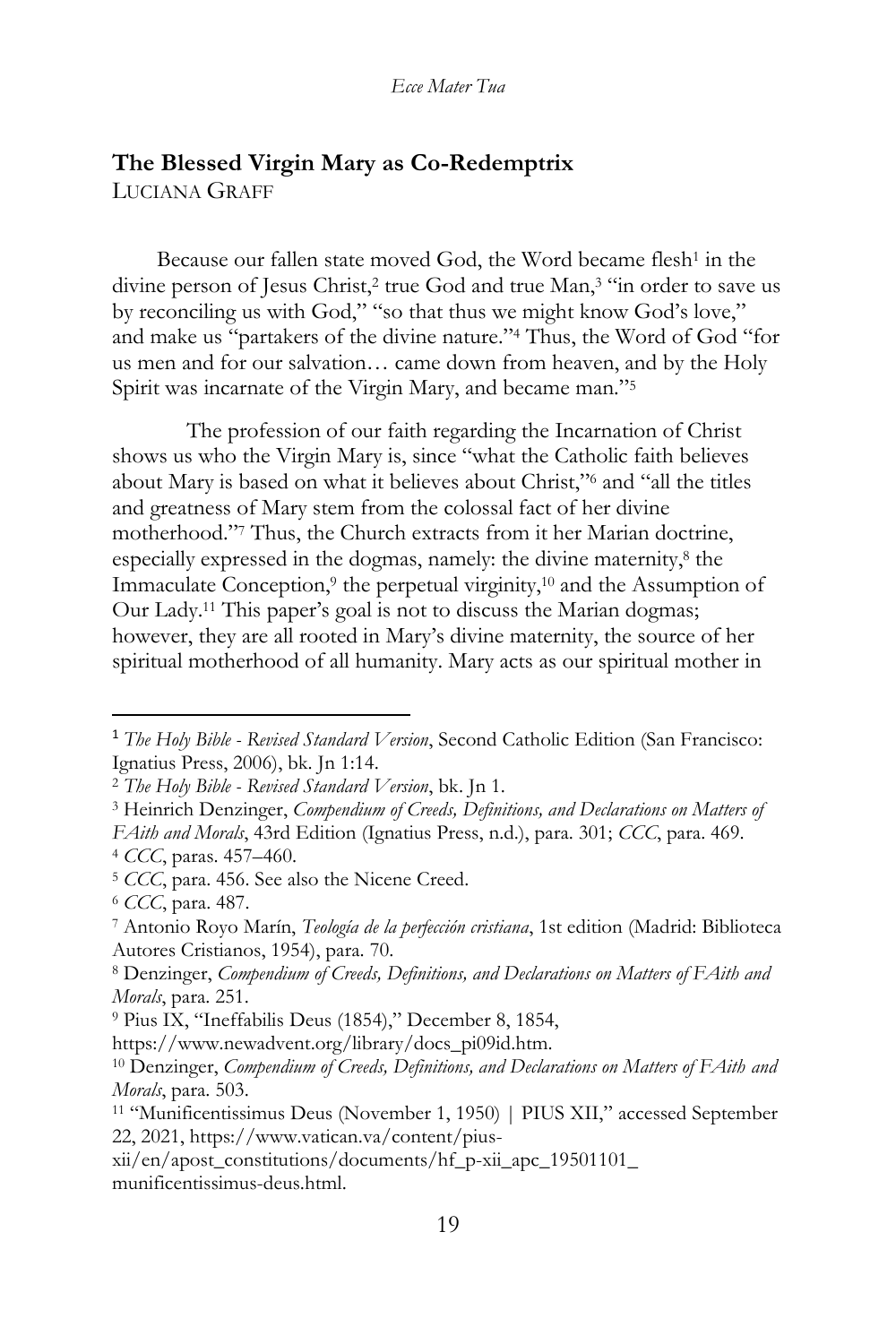three specific ways: as advocate, as mediatrix, and as co-redemptrix, the object of this work.<sup>12</sup> The privileges of Our Lady are summed up in her major titles,<sup>13</sup> and "Mary is immaculate, full of grace, Co-redemptrix of humanity, she ascended body and soul to heaven to be there the Queen of heaven and earth and the universal Mediatrix of all graces, because she is The Mother of God,"<sup>14</sup> and, by God's will, "the world's spiritual mother."<sup>15</sup>

"It would be sad indeed for anyone to attempt to deprive Mary of a title which Saints and doctors have conferred upon her, at the same time it is of importance, even in a devotional point of view for us to know what we mean by a title which certainly conveys a real truth and a truth which could not very easily be otherwise expressed."<sup>16</sup> Based on these words of Father Faber, this paper will investigate the veracity of the co-redemptrix title attributed to the Blessed Virgin Mary.

## *The Co-Redemptrix*

The Catholic Doctrine on Mary's co-redemption presents the title Co-redemptrix referring to "Mary's unique personal cooperation in Jesus' work of Redemption."<sup>17</sup> However, to better understand the term coredemptrix, it is necessary first to do an etymological analysis. The Latin prefix "co" means "with." The word "redeem" comes from "redimere" in Latin and means "to buy back." The Latin suffix "trix" is a female suffix.<sup>18</sup> Therefore, the term "co-redemptrix" literally means "the woman who buys back with."<sup>19</sup> However, it is necessary to ask: "with whom?" There is only

<sup>12</sup> Mark Miravalle, *Lecture 22 Spiritual Motherhood* (Franciscan University of Steubenville), sec. 0'18"-1'37", accessed September 30, 2021,

https://app.vidgrid.com/view/24A18pZqaOos.

<sup>13</sup> Hans Urs von Balthasar and Joseph Cardinal Ratzinger, *Mary: The Church at The Source: The Mother of God, The Footprints of God, The Story of Salvation From Abraham To Augustine*, Kindle, n.d., 45, accessed October 31, 2021.

<sup>14</sup> Marín, *Teología de la perfección cristiana*, para. 70.

<sup>15</sup> Mark Miravalle, *Meet Your Mother* (Gabriel Press, 2013), 4.

<sup>16</sup> Fr Frederick William Faber, *At the Foot of the Cross; or, The Sorrows of Mary*, ed. Paul A. Boer Sr, 1st edition (Veritatis Splendor Publications, 2014), 436.

<sup>17</sup> Judith Marie Gentle and Robert Fastiggi, eds., *De Maria Numquam Satis: The Significance of the Catholic Doctrines on the Blessed Virgin Mary for All People*, Kindle, n.d., 130, accessed October 29, 2021.

<sup>18</sup> Mark Miravalle, *With Jesus: The Story of Mary Co-Redemptrix*, n.d., 101.

<sup>19</sup> Mark Miravalle, *Lecture 24 Coredemptrix in Scripture and Tradition*, sec. 0'41"-1'21", accessed October 6, 2021, https://app.vidgrid.com/view/kz7QrSi3VVCJ.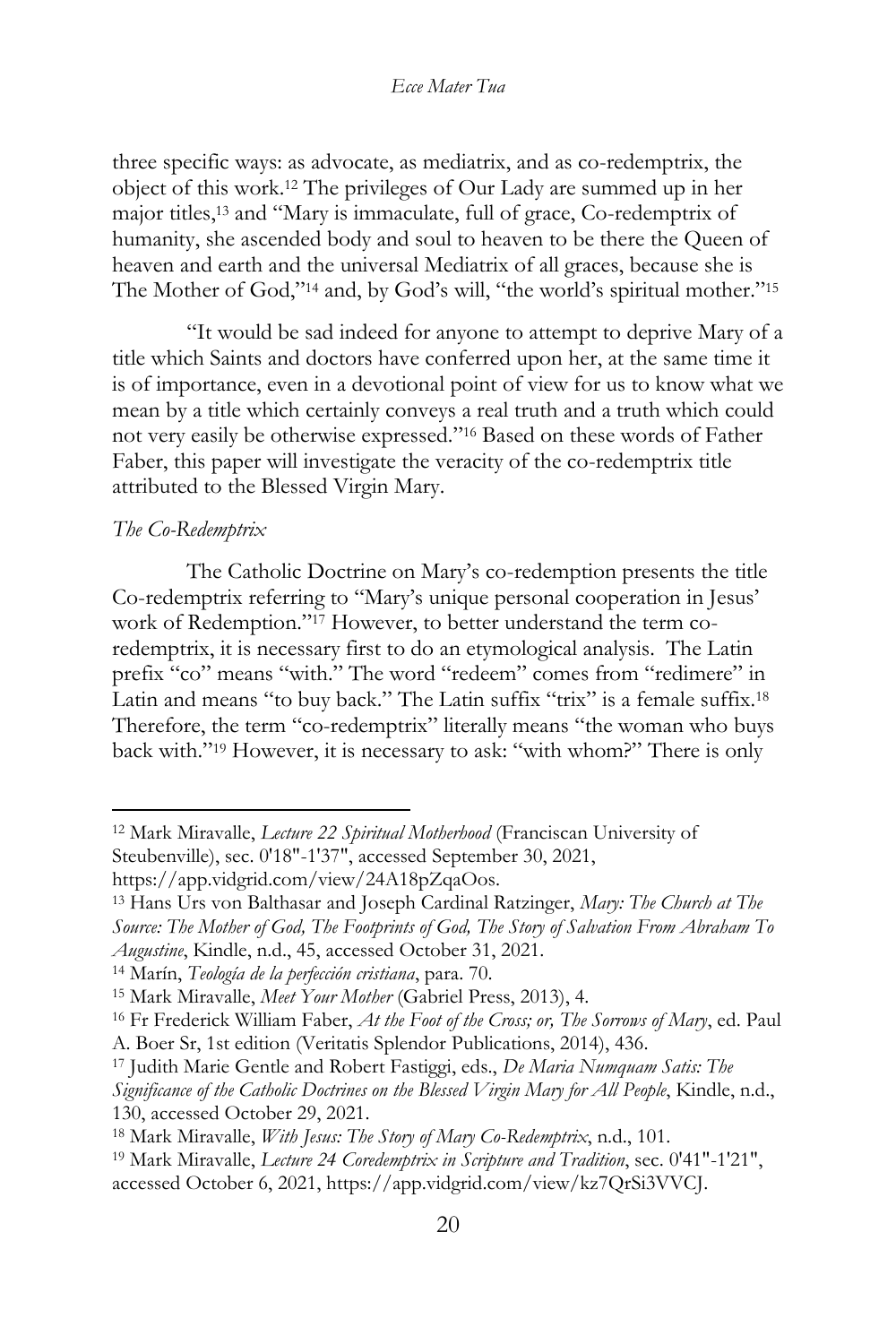one answer to it: with the Redeemer, Jesus Christ.<sup>20</sup> As the Catechism of the Catholic Church teaches, "by his death and resurrection, Jesus Christ had "opened" heaven to us,"<sup>21</sup> thus, the co-redemptrix helped Jesus "to open heaven's door." In other words, the Co-Redemptrix suffered with Jesus to get "the grace that saves us and makes us holy" – the sanctifying grace.<sup>22</sup> It is also worthy to highlight that the above definition makes clear that Co-redemptrix does not imply in any way a person who possess a divine nature, a goddess.<sup>23</sup>

The Catholic Church infallibly teaches that Christ is the one mediator between God and man,<sup>24</sup> however, "this does not exclude a secondary mediatorship, subordinated to Christ."<sup>25</sup> To verify it, it is crucial to look into the term used by St Paul when transmitting to us this truth: the term "Eis." <sup>26</sup> Differently from the other Greek word used for "one," "monos," "which indicates one and only,"<sup>27</sup> "eis" "has the denotation of first of many."<sup>28</sup> Thus, the title Co-redemptrix "must not be conceived in the sense of an equation of the efficacy of Mary with the redemptive activity of Christ, the sole Redeemer of humanity."<sup>29</sup>

St John Paul II, commenting about St Paul's statement regarding Christ as the one Mediator, says that "indeed, according to St Paul, the unique mediation of Christ is meant to encourage other dependent, ministerial forms of mediation. By proclaiming the uniqueness of Christ's mediation, the Apostle intends only to exclude any autonomous or rival

<sup>20</sup> *CCC*, para. 616,617,622,1026.

<sup>21</sup> *CCC*, para. 1026.

<sup>22</sup> Miravalle, *Meet Your Mother*, 56.

<sup>23</sup> Miravalle, *With Jesus*, 78.

<sup>24</sup> *The Holy Bible - Revised Standard Version*, bk. 1 Tm 2:5; Dr. Ludwig Ott,

*Fundamentals of Catholic Dogma*, trans. Patrick Lynch (Baronius Press, 2018), 228; *CCC*, paras. 613–614.

<sup>25</sup> Ott, *Fundamentals of Catholic Dogma*, 228.

<sup>26</sup> Jay P. Green, *The Interlinear Bible - Hebrew, Greek, English*, trans. Jay P. Green (Hendrickson, 2018), bk. 1 Tim 2:5.

<sup>27</sup> Mark Miravalle, *Lecture 23 Maternal Mediation* (Franciscan University of Steubenville), sec. 3'51"-3'56", accessed September 30, 2021,

https://app.vidgrid.com/view/tRpLeRdjaCu6.

<sup>28</sup> Miravalle, sec. 3'45"-3'51".

<sup>29</sup> Ott, *Fundamentals of Catholic Dogma*, 229.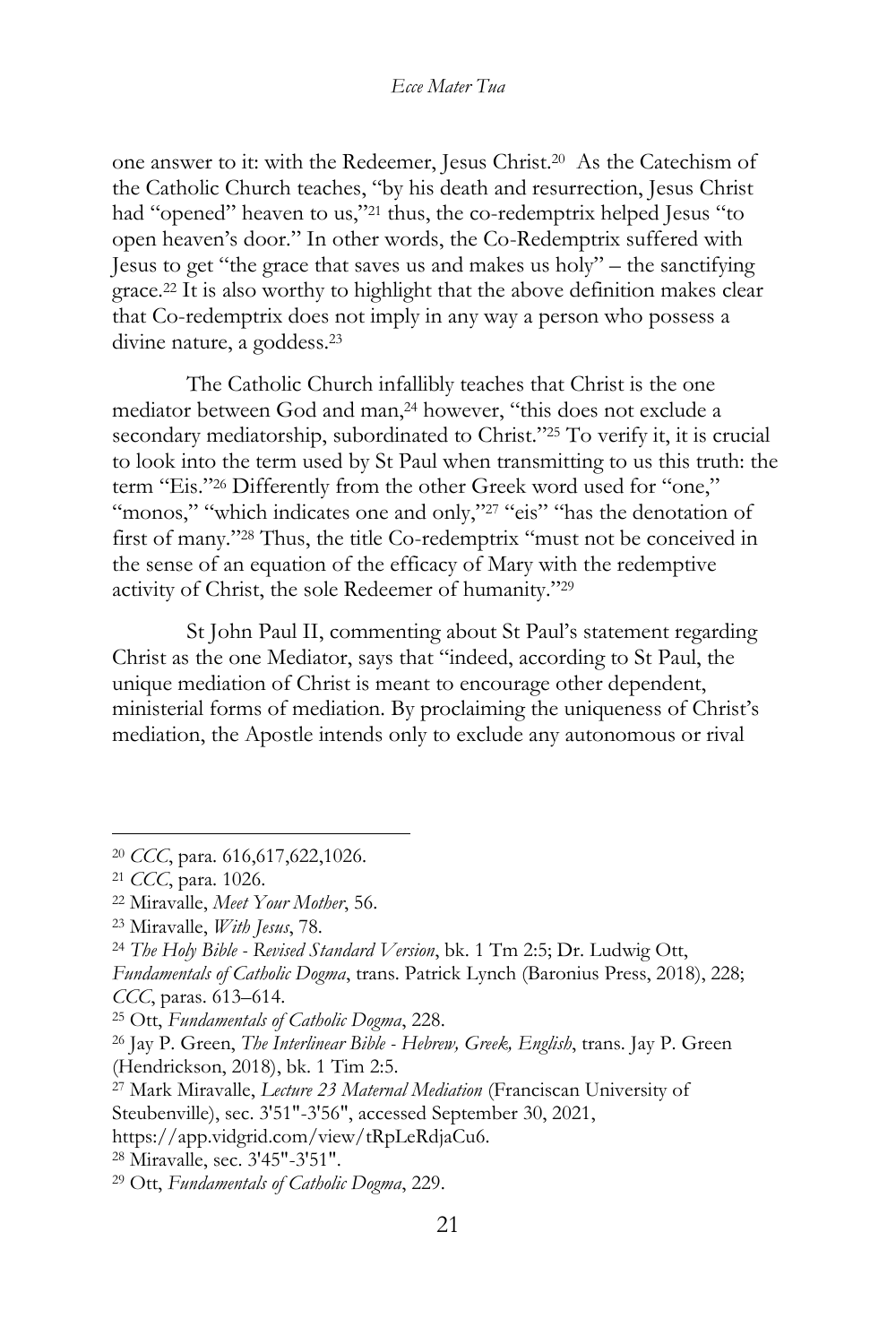mediation, and not other forms compatible with the infinite value of the Saviour's work."<sup>30</sup>

The distinction made by the Pilgrim Pope bring us to realize that mediation and redemption are related, although they are distinct.<sup>31</sup> "The word 'mediation' comes from the Latin word 'medius,' or 'middle.' The Latin verb 'mediare' means to stand in the middle for the purpose of communication or reconciliation."<sup>32</sup> "A mediator is a person who intervenes between two other persons or two parties with the goal of uniting those two respective persons or parties. So, a mediator intercedes for the sake of unity." 33

In sum, a mediator is the one who "stands in the middle," and a redemptor is the one who "buys back." The one mediation of Christ, which buys us back, "encourage other dependent forms of mediation," then Christ's "perfect mediation calls others to participate in that perfect mediation. It does not exclude, but it calls, because it is perfect, for others to be able to, in a secondary way, cooperate or participate in the one mediation of Jesus Christ."<sup>34</sup> Thus, Mary's mediation, which is rooted in her divine maternity,<sup>35</sup> becomes action through her cooperation with redemption, which means being co-redemptrix (see footnote for the other ways of Mary's mediation). <sup>36</sup>

Still, considering "other dependent forms of mediation," <sup>37</sup> it is essential to distinguish between the objective redemption and subjective redemption. "Whereas the creation of the world depends solely on the fiat

https://www.vatican.va/content/john-paul-

<sup>32</sup> Fastiggi and O'Neill, 1341.

<sup>34</sup> Miravalle, sec. 4'30"-4'48".

<sup>37</sup> John Paul II, "General Audience," para. 4.

<sup>30</sup> John Paul II, "General Audience" (Vatican, October 1, 1997), para. 4,

ii/en/audiences/1997/documents/hf\_jp-ii\_aud\_01101997.html.

<sup>31</sup> Robert L. Fastiggi and Michael O'Neill, *Virgin, Mother, Queen: Encountering Mary in Time and Tradition* (Ave Maria Press, 2019), 1322.

<sup>33</sup> Miravalle, *Lecture 23 Maternal Mediation*, sec. 1'48"-2'10".

<sup>35</sup> Fastiggi and O'Neill, *Virgin, Mother, Queen*, 1341.

<sup>36</sup> Miravalle, *Lecture 22 Spiritual Motherhood*. At this point it is worthy to highlight that there are three specific ways by which the Virgin Mary mediates: acting as coredemptrix, mediatrix, and advocate. As Co-redemptrix, being a mother who suffers for humanity; As Mediatrix, being a mother who nourishes humanity in the spiritual order; As Advocate, being who pleads and protects, intercedes on behalf of humanity back to the throne of Christ the King.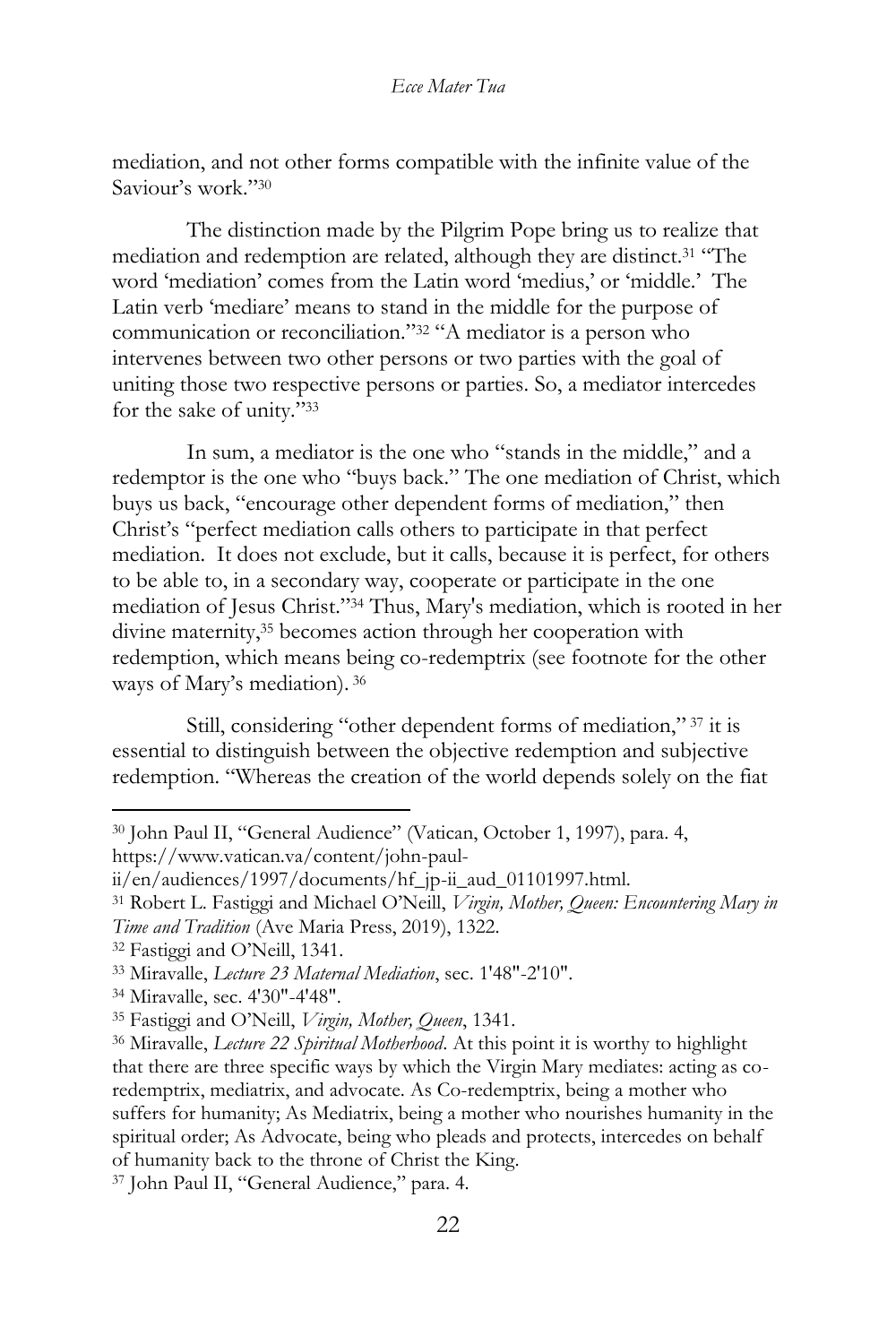of the Father, that of its salvation depends also on the world's cooperation."<sup>38</sup> The Catholic Church insists that the mediation of Christ does not exclude but includes in a certain order a subordinate mediation of the redeemed. In the order of divine providence such cooperation hinges on the fiat of Mary, who is actively involved not merely in the distribution of divine blessings once acquired by the Redeemer, but also actively associated with him in their acquisition, in the so-called "objective redemption."<sup>39</sup>

In order to clarify how the Virgin Mary is actively associated with Christ's redemptive work to the point of being correctly called "coredemptrix," it is of the greatest importance to consider the explanation of Father Lino Cignelli, O.F.M. He says:

The objective redemption of Christ therefore is constituted by two elements: 1) by the Passion and death of Christ and 2) by the intention with which Christ offered his life to the Father. The first of these two elements is common to both Mary and to all the other redeemed; the second, on the contrary (which is the principal element in the objective redemption), is different. The first intention of Christ was that of redeeming Mary with preservative redemption; the second intention of Christ, instead, was to redeem, along with Mary (the New Adam with the New Eve) all the others with liberative redemption.

This double intention is implicit in the double mode of redemption: preservative for the Virgin and liberative for all the rest. Otherwise (or without this double intention) these two undeniable modes of redemption would be inexplicable. The end then for which the Redeemer intended first to redeem the Virgin (with preservative redemption) is precisely so that the Virgin would be in a position to be able to cooperate with him in the (liberative) redemption of all the others. In short: Immaculate because Coredemptrix.<sup>40</sup>

To elucidate the matter, it is worthy of considering that, at least from the beginning of the last century, theologians have treated both Mary's

<sup>38</sup> Mark Miravalle, *Mariology - A Guide for Priests, Deacons, Seminarians, and Consecrated Persons* (Seat of Wisdom Books, 2007), 5051.

<sup>39</sup> Miravalle, 5051.

<sup>40</sup> Miravalle, 8294–8318.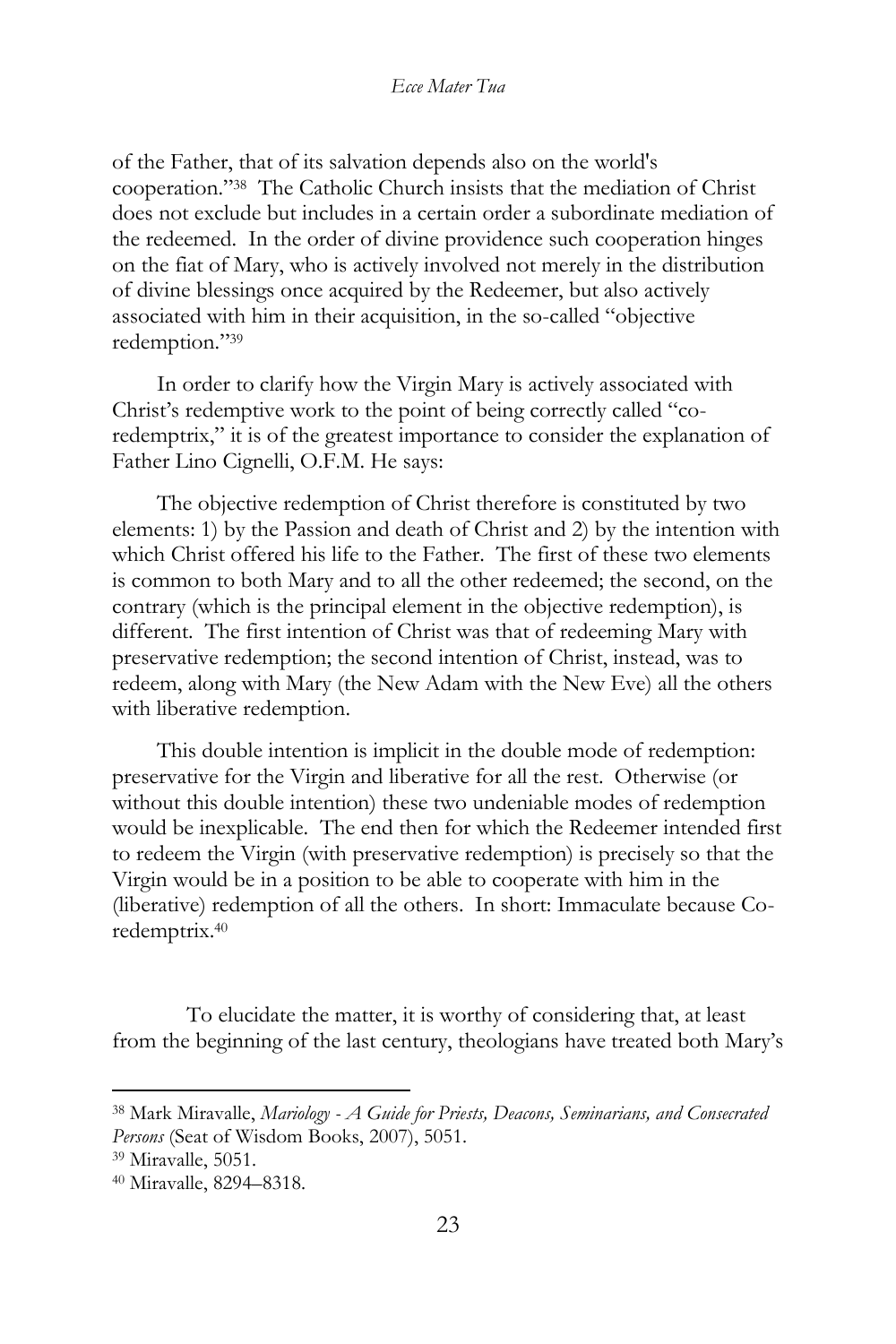role as co-redemptrix and as mediatrix together, under one general title of mediation. The first part of Mary's mediation would be her collaboration in the work of redemption, and the second part would be her mediation, which means Mary's distribution of grace. Father Gabriele Roschini, for instance, argues that even Mary's role as Co-redemptrix, her active cooperation in the work of redemption, is a proper mediation, since "it is a participation in the mediatorial work of Christ." Nonetheless, these two phases are often differentiated as "objective" and "subjective."<sup>41</sup>

Mary is Co-redemptrix, alone with Christ in the objective redemption, firstly by God's will and then by her fiat, she "alone participates in the acquisition of the graces of redemption."<sup>42</sup> On the contrary, "subjective redemption is the process of bringing the graces of the redemption to be received by the human heart,"<sup>43</sup> a role that we all are called to fulfill, as it will be explained later.

## *The Doctrine of Co-Redemptrix*

Doctrine means "the action of teaching or instructing; instruction; a piece of instruction, a lesson, precept."<sup>44</sup> Considering the goal to understand Mary as the only Co-Redemptrix, it is crucial to understand the Catholic Church doctrine regarding this subject.

Firstly, it is crucial to establish that a correct Mariology, which means the truth about the Virgin Mary, "both safeguards orthodox Christology and also legitimate Ecclesiology,"<sup>45</sup> since "what is true first about Jesus, is in a second dimension true about the Mother of Jesus, and,

https://app.vidgrid.com/view/QM4XpBpjezuy.

<sup>41</sup> Mother of All Peoples, "Mary, Mediatrix of All Graces, in the Papal Magisterium of Pope John Paul II," *Motherofallpeoples* (blog), October 31, 2021,

https://www.motherofallpeoples.com/post/mary-mediatrix-of-all-graces-in-thepapal-magisterium-of-pope-john-paul-ii.

<sup>42</sup> Mark Miravalle, *Lecture 29 Coredeemers in Christ*, sec. 6'40"-6'45", accessed October 6, 2021, https://app.vidgrid.com/view/1IIXghaOJT7V.

<sup>43</sup> Miravalle, sec. 7'24"-7'28".

<sup>44</sup> OED Online, ed., "Doctrine" (Oxford University Press, n.d.). "doctrine, n.". OED Online. September 2021. Oxford University Press.

https://www.oed.com/view/Entry/56322?rskey=GZHWF6&result=1 (accessed November 05, 2021).

<sup>45</sup> Mark Miravalle, *Lecture 1 Introduction* (Franciscan University of Steubenville), sec. 5'09"-5'17", accessed November 5, 2021,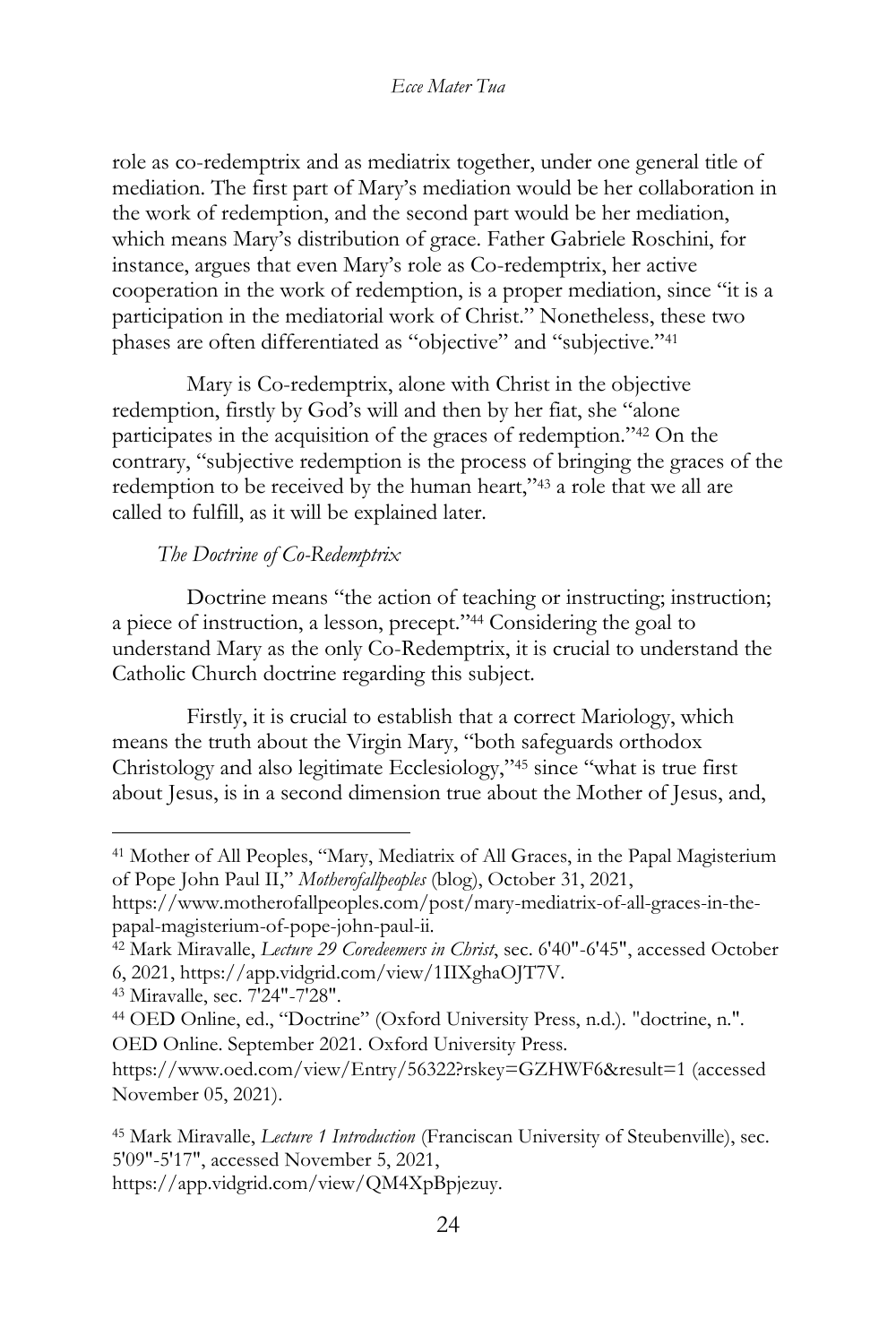in a third dimension, true about the members of the Church."<sup>46</sup> "Without Mariology, the Church is in danger of losing the feminine dimension altogether. The Blessed Virgin helps guarantee the understanding that the Church is "not an organization, but an organism of Christ."<sup>47</sup>

It is still necessary for this work to remember the transmission of divine revelation. "In His goodness and wisdom God chose to reveal Himself and to make known to us the hidden purpose of His will by which through Christ, the Word made flesh, man might in the Holy Spirit have access to the Father and come to share in the divine nature."<sup>48</sup> God "desires all men to be saved and to come to the knowledge of the truth: that is, of Christ Jesus."<sup>49</sup> Thus, Christ, commanded the apostles to preach the Gospels, "source of all saving truth and moral discipline."<sup>50</sup> Yet, "in order to keep the Gospel forever whole and alive within the Church, the Apostles left bishops as their successors, "handing over" to them "the authority to teach in their own place." This sacred tradition, therefore, and Sacred Scripture of both the Old and New Testaments are like a mirror in which the pilgrim Church on earth looks at God, from whom she has received everything, until she is brought finally to see Him as He is, face to face."<sup>51</sup> "In summary, on divine revelation, Scripture, Tradition, as interpreted by the Magisterium is a requirement for the fullness of Christian truth of us. The Bible alone, as beautiful and as inspired and as inerrant as it is, is not the fullness of revelation without sacred Tradition."<sup>52</sup>

Considering then the Church's doctrine sustained in a Tripod - Scripture, Tradition, and Magisterium - the identification of the Marian doctrine of the Catholic Church concerning the co-redemption of Mary in the divine revelation as interpreted by the Magisterium becomes imperative.

*The Co-Redemptrix in Sacred Scripture*

<sup>46</sup> Miravalle, sec. 4'58"-5'09".

<sup>47</sup> Dr Mark Miravalle, *Lecture 1 Introduction*, sec. 5'09"-5'17", accessed November 5, 2021, https://app.vidgrid.com/view/QM4XpBpjezuy.

<sup>48</sup> Paul VI, "Dei Verbum," November 18, 1965, para. 2,

https://www.vatican.va/archive/hist\_councils/ii\_vatican\_council/documents/vatii\_const\_19651118\_dei-verbum\_en.html.

<sup>49</sup> *CCC*, para. 74.

<sup>50</sup> *CCC*, para. 75; Paul VI, "Dei Verbum," para. 7.

<sup>51</sup> Paul VI, "Dei Verbum," para. 7.

<sup>52</sup> Mark Miravalle, *Lecture 4 Scripture, Tradition, Magisterium*, sec. 19'41"-20'09", accessed November 5, 2021, https://app.vidgrid.com/view/MK53fbfFUf6Y.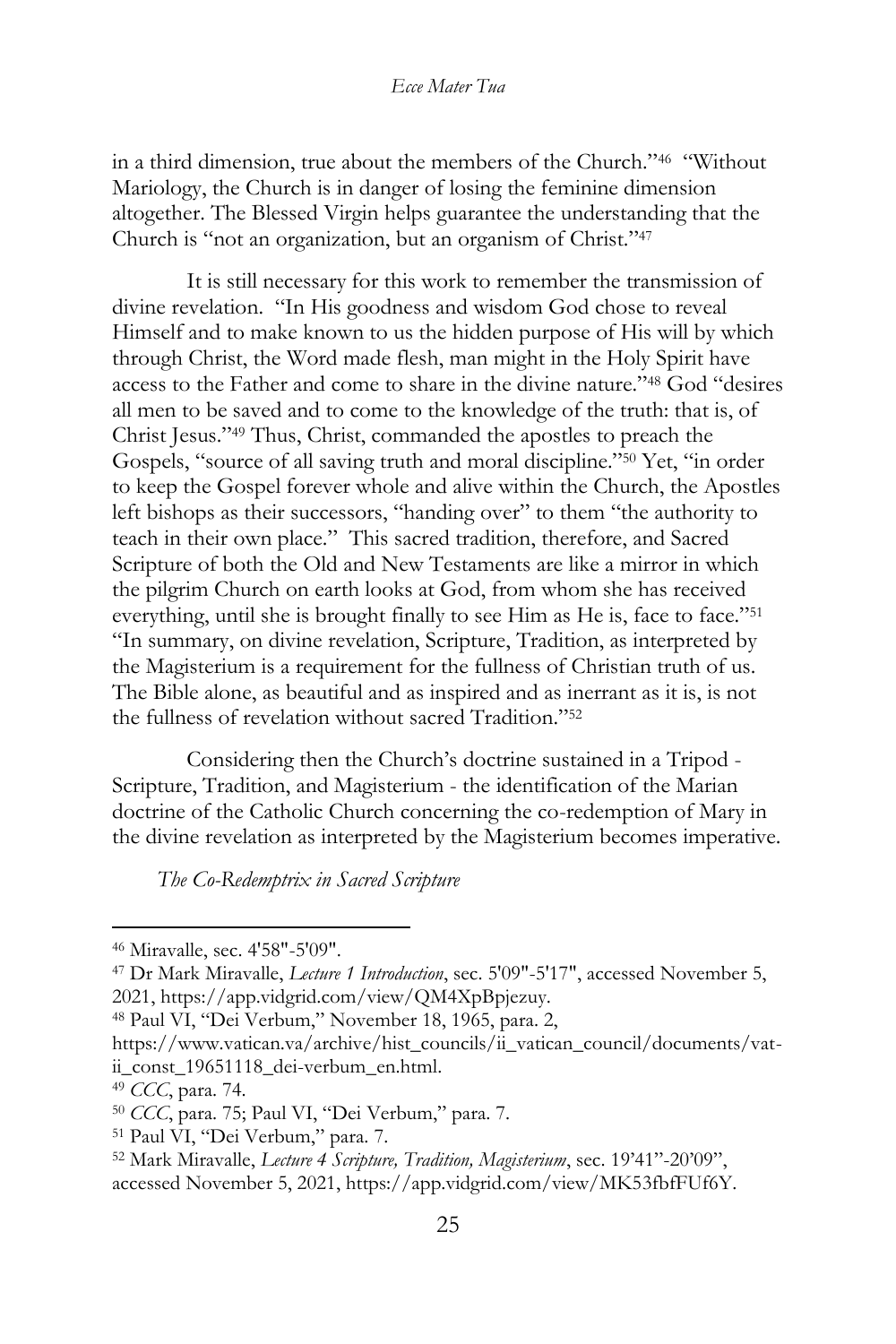Genesis 3:15 – "I will put enmity between you and the woman, and between your seed and her seed; he shall bruise your head, and you shall bruise his heel."<sup>53</sup> "I will put enmities between thee and the woman, and thy seed and her seed: she shall crush thy head, and thou shalt lie in wait for her heel."<sup>54</sup>

Undoubtedly, there is a pronoun controversy regarding this passage. Although for fifteen centuries, the Papal Magisterium interpreted the verse as "she," and also St Jerome in translating the Sacred Scriptures into Latin<sup>55</sup> used "she," the fact is that, regardless of the pronoun, "the crushing of Satan and sin will be through the power of the seed… The woman will be victorious insofar as she cooperates with the seed of victory over Satan and sin."<sup>56</sup> "Mary's participation in the Redemption is by the power of Jesus Christ. So, technically, the pronoun is not the key to the clarity that the woman is on the side of the seed and has the same mission as her offspring, because they are put in enmity with Satan and his seed."<sup>57</sup> Thus, considering solved the pronoun's issue to this work's goal, let's go deeper in finding the co-redemptrix doctrine in this passage.

Firstly, in the context of Genesis 3, there is only one woman: the one who sinned with Adam. Consequently, the text refers to Eve. As for the woman's offspring, there are all men and women who would be faithful

https://www.vatican.va/content/pius-xii/en/encyclicals/documents/hf\_pxii\_enc\_30091943\_divino-afflante-spiritu.html. As Dr. Bergsma explains, "Trent proclaimed that the Latin Vulgate was the authentic version of the Sacred Scripture. The authenticity of the Vulgate was not affirmed by the Council particularly for critical reasons but rather because of its legitimate use in the churches throughout so many centuries, by which use indeed show to be free from any error whatsoever in matters of faith and morals. The Latin Vulgate is free from any error in faith and morals. As the Church itself testifies and affirms, it may be quoted safely and without fear of error and disputations in lectures and in preaching. So its authenticity is not specified primarily as critical but rather as juridical."

<sup>53</sup> *The Holy Bible - Revised Standard Version*, bk. Gen 3:15.

<sup>54</sup> Douay Rheims, *Douay-Rheims Bible : Catholic Bible Translated from the Latin Vulgate*, n.d., bk. Gen 3:15.

<sup>55</sup> John Bergsma, *THE619 Divino Afflante Spiritu*, sec. 13'53"-15'07", accessed November 1, 2021, https://app.vidgrid.com/view/qmlydAih0o4f; Pius XII, "Divino Afflante Spiritu," September 30, 1943,

<sup>56</sup> Mark Miravalle, *Lecture 18 Immaculate Conception in Scripture* (Franciscan University of Steubenville), sec. 5'10"-6'23", accessed September 14, 2021,

https://app.vidgrid.com/view/2p1h1Et2oqxd.

<sup>57</sup> Miravalle, sec. 6'24"-6'48".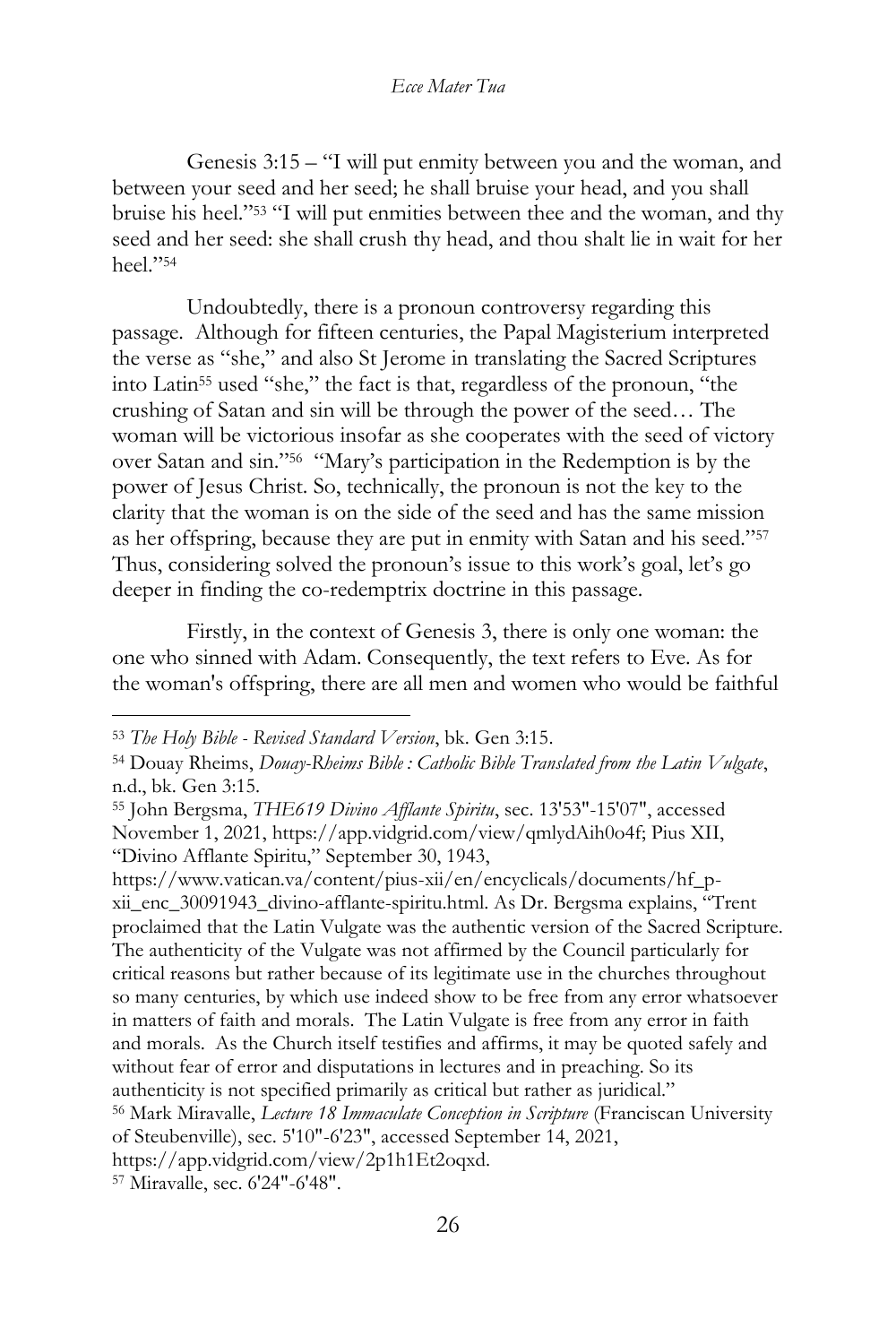to God throughout the ages. They must wage battle against the Seducer and his followers, the final victory belonging to the lineage of the good. This would be the literal sense. However, biblical hermeneutics recognize that the words of the sacred author may have a meaning deriving from the text itself but not perceived by the human author. Applying this principle to the passage in Genesis 3:15, it can be said that the descendant of the woman is Jesus, the Redeemer, as previously shown. Thus, the full meaning points to Mary, Mother of Jesus, and Jesus Christ as the protagonists of the decisive struggle against the serpent and its descendants. Thus, just as Genesis 3:2-7 presents the woman Eve involved with the Tempter and sin to humankind's ruin, Gen 3:15 presents the woman, the New Eve, Mary, intimately associated with the Messiah in the work of the Redemption. Thus, as the first woman brought sin into the world, the "New Eve" will bring the Savior into the world. The role of Eve is recapitulated in Mary. Finally, Genesis 3:15 contains, even if implicitly, the nucleus of all Mariology, that is, the strict nexus between the Redeemer, the New Adam, and His Mother, the New Eve.<sup>58</sup>

To help in the understanding of the passage as source of coredemptrix doctrine, it is worthy to cite Cardinal Ratzinger, pope emeritus Benedict XVI, and Hans Urs Von Balthasar, who brightly consider Jesus as

> [T]he seed that bears fruit through the centuries, the fruitful answer in which God's speech has taken living root in this world. …The seed actually sinks into the earth, assimilates the earth's energies, and changes them into itself… It carries the earth in itself and turns the earth into fruit. The grain of wheat does not remain alone, for it includes the maternal mystery of the soil – Mary, the holy soil of the Church, as the Fathers so wonderfully call her, is an essential part of Christ. The mystery of Mary means precisely that God's Word did not remain alone; rather it assimilated the other – the soil – into itself, became man in the "soil" of his Mother, and then, fused with the soil of the whole of humanity, returned to God in a new form." Yet, they consider: "to be soil for the Word means that the soil must allow itself to be absorbed by the seed, to be assimilated by the seed, to surrender itself for the sake of transforming the seed into life. Mary's maternity means

<sup>58</sup> Estevão Bettencourt, *Curso de Mariologia* (Escola Mater Ecclesiae, n.d.), 5–6.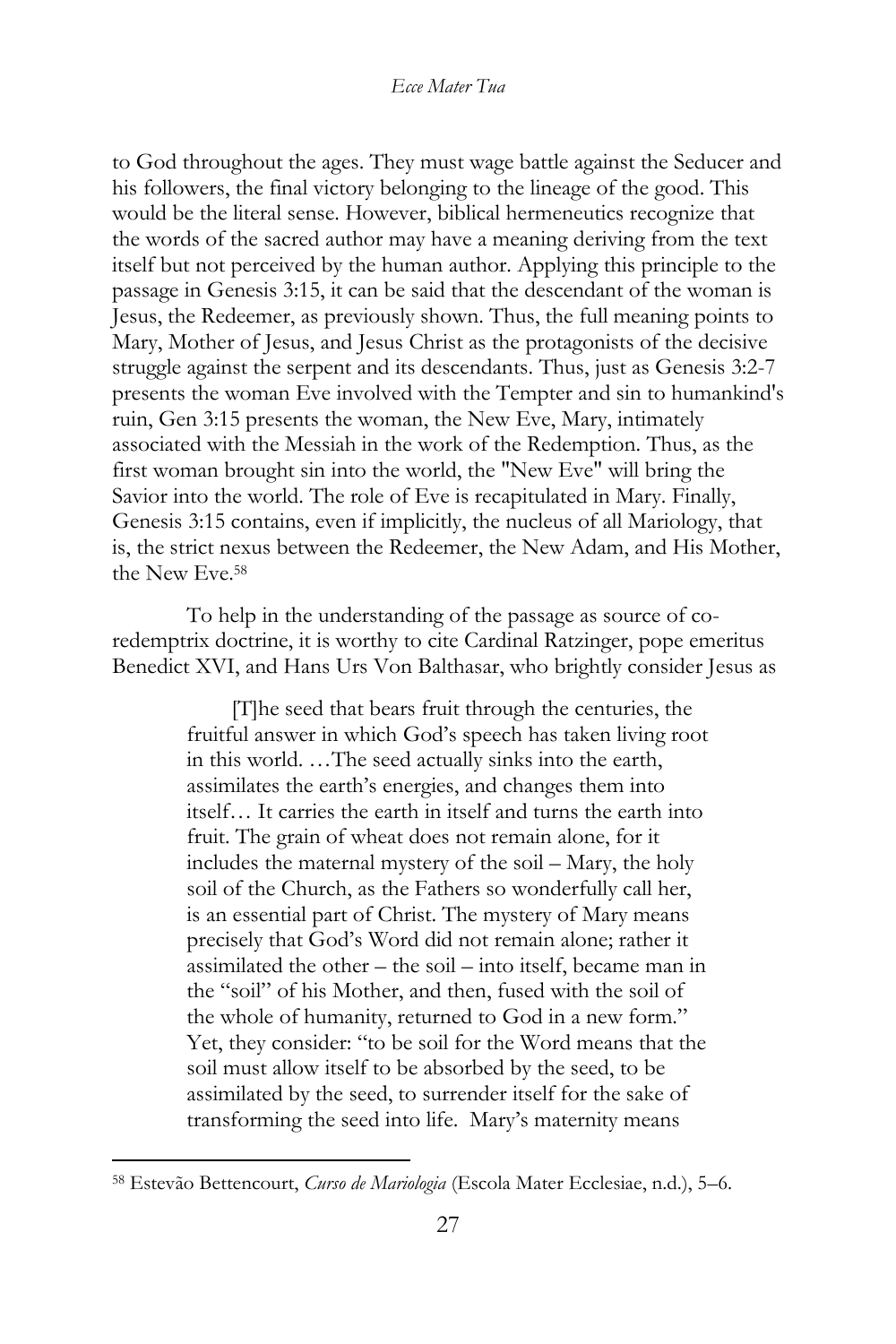that she willingly places her own substance, body and soul, into the seed so that new life can grow.<sup>59</sup>

Thus, considering Genesis  $3:15$ , the proto-Evangelium, $60$  it means the "first great prophecy of the redemption,"<sup>61</sup> and considering that, as said above, Mary willingly placed her own substance into the seed so that new life could grow, it is clear that the Virgin Mary participates actively in the redemption due to her divine motherhood. Referring to this same passage, Pope Pius IX also attests to the Virgin Mary's participation in the definitive and complete triumph of the Redeemer over the evil serpent and his seed, crushing evil's head with her immaculate foot,<sup>62</sup> grounding the doctrine of Mary as co-redemptrix.

Isaiah 7:14 – "Therefore the Lord himself will give you a sign. Behold, a virgin shall conceive and bear a son, and shall call his name Immanuel."

In this prophecy the coming of the saving Messiah is foretold. Through a virgin-mother, the Emmanuel will enter the world to effect its salvation. As St John Paul II tells us,

> [T]he divine plan of salvation is eternal and it is also eternally linked to Christ. The plan of salvation in itself comprises all men; but it reserves a unique place for the "woman" who was the Mother of the One to whom the Father entrusted the work of salvation. As explained by the Second Vatican Council, "Mary "is already prophetically foreshadowed in that promise made to our first parents after their fall into sin", and "Likewise she is

See, Vatican, November 21, 1964, para. 55,

https://www.papalencyclicals.net/pius09/p9ineff.htm.

<sup>59</sup> Balthasar and Ratzinger, *Mary: The Church at The Source: The Mother of God, The Footprints of God, The Story of Salvation From Abraham To Augustine*, 13–14. <sup>60</sup> Paul VI, "Dogmatic Constitution on the Church - Lumen Gentium," The Holy

https://www.vatican.va/archive/hist\_councils/ii\_vatican\_council/documents/vatii\_const\_19641121\_lumen-gentium\_en.html. "she is already prophetically foreshadowed in the promise of victory over the serpent which was given to our first parents after their fall into sin."

<sup>61</sup> Mark Miravalle, *Mary - Coredemptrix, Mediatrix, Advocate* (Queenship, n.d.), 1. <sup>62</sup> Pius IX, "Ineffabilis Deus - Papal Encyclicals," para. Interpreters of the Sacred Scripture, accessed September 14, 2021,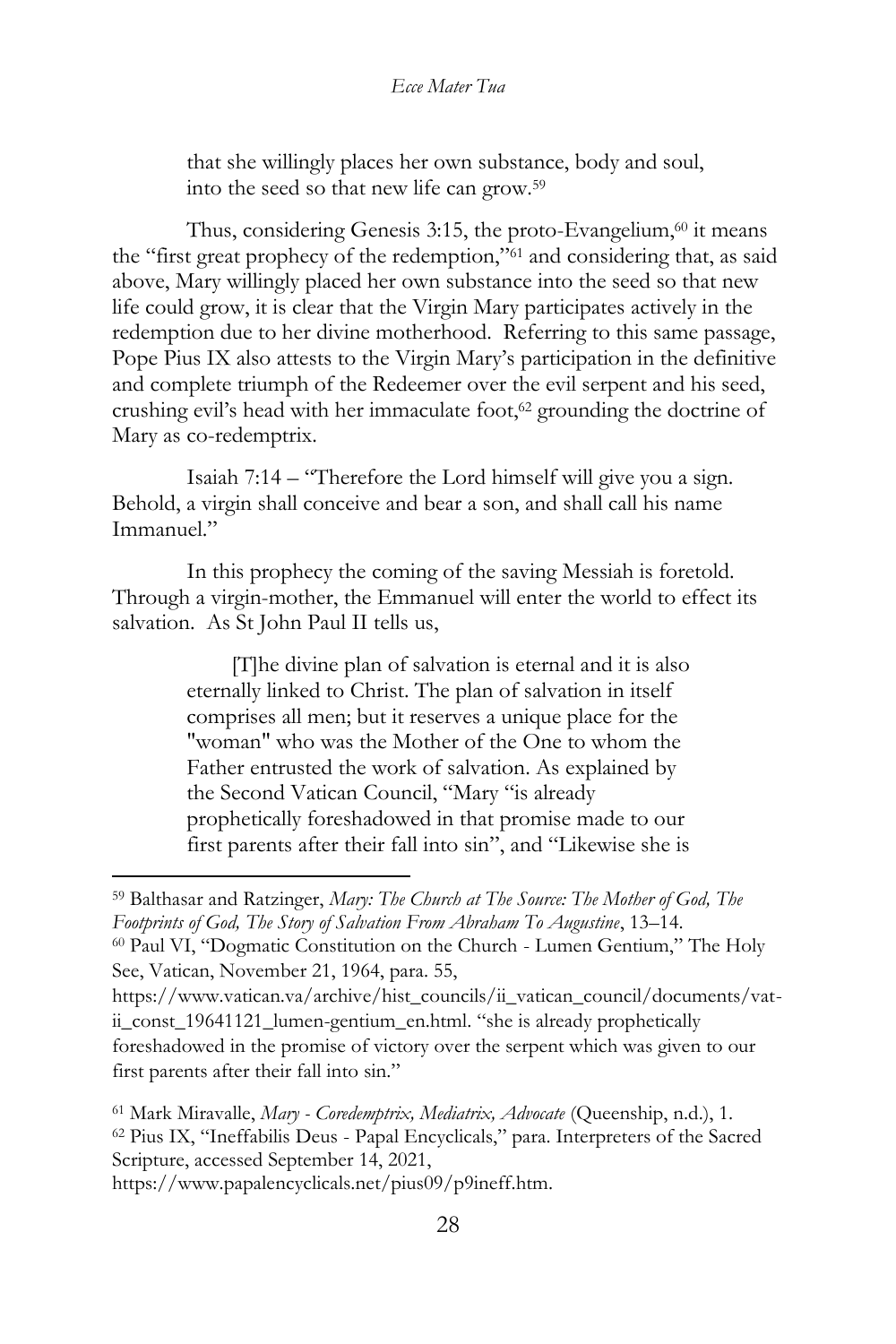the Virgin who is to conceive and bear a son, whose name will be called Emmanuel," according to Isaiah's words Thus, the Old Testament prepares that "fullness of time" when God would send "his Son, born of a woman..., that we might receive adoption as sons."<sup>63</sup>

Luke 1:26-38 – The Annunciation account

The Annunciation is the starting point of Mary's mission. Jesus' biological Mother was also the Mother of the Messiah. Mary gave herself entirely to God; thus, through her, the Word became flesh, the "Redemption begun."<sup>64</sup>

As said in the beginning, our fallen state moved God, and by His divine will, "the Son came into the world as the Redeemer of the world."<sup>65</sup> However, God in His omniscience willed to depend on a Virgin to put His plan in action, and the Virgin Mary gave her "fiat" to the Father's plan. Not a passive acceptance, but a "fiat" that expressed "her active and joyful desire to participate in the divine plan." Thus, "as the Incarnation is the 'Redemption begun', so too is Mary's fiat the 'Co-redemption begun.'"<sup>66</sup>

St John Paul II says that

Mary… is not the dawn of our Redemption as an inert, passive instrument. At the dawn of our salvation, her free response resounds, her fiat, her unconditional yes to the cooperation that God expected of her... The saving initiative is certainly of the Holy Trinity. The perpetual virginity of Mary - faithfully reciprocated by Saint Joseph, her virginal spouse - expresses that priority of God: Christ, as man, will be conceived without male participation. But that same virginity that will last in childbirth and after childbirth is also an expression of Mary's absolute availability to God's plans… The joyous "fiat" of Mary testifies to her interior freedom, her confidence, and

<sup>63</sup> John Paul II, "Redemptoris Mater," March 25, 1987, para. 7,

https://www.vatican.va/content/john-paul-ii/en/encyclicals/documents/hf\_jpii\_enc\_25031987\_redemptoris-mater.html.

<sup>64</sup> Miravalle, *With Jesus*, 356.

<sup>65</sup> Miravalle, *Mary - Coredemptrix, Mediatrix, Advocate*, 4.

<sup>66</sup> Miravalle, *With Jesus*, 377.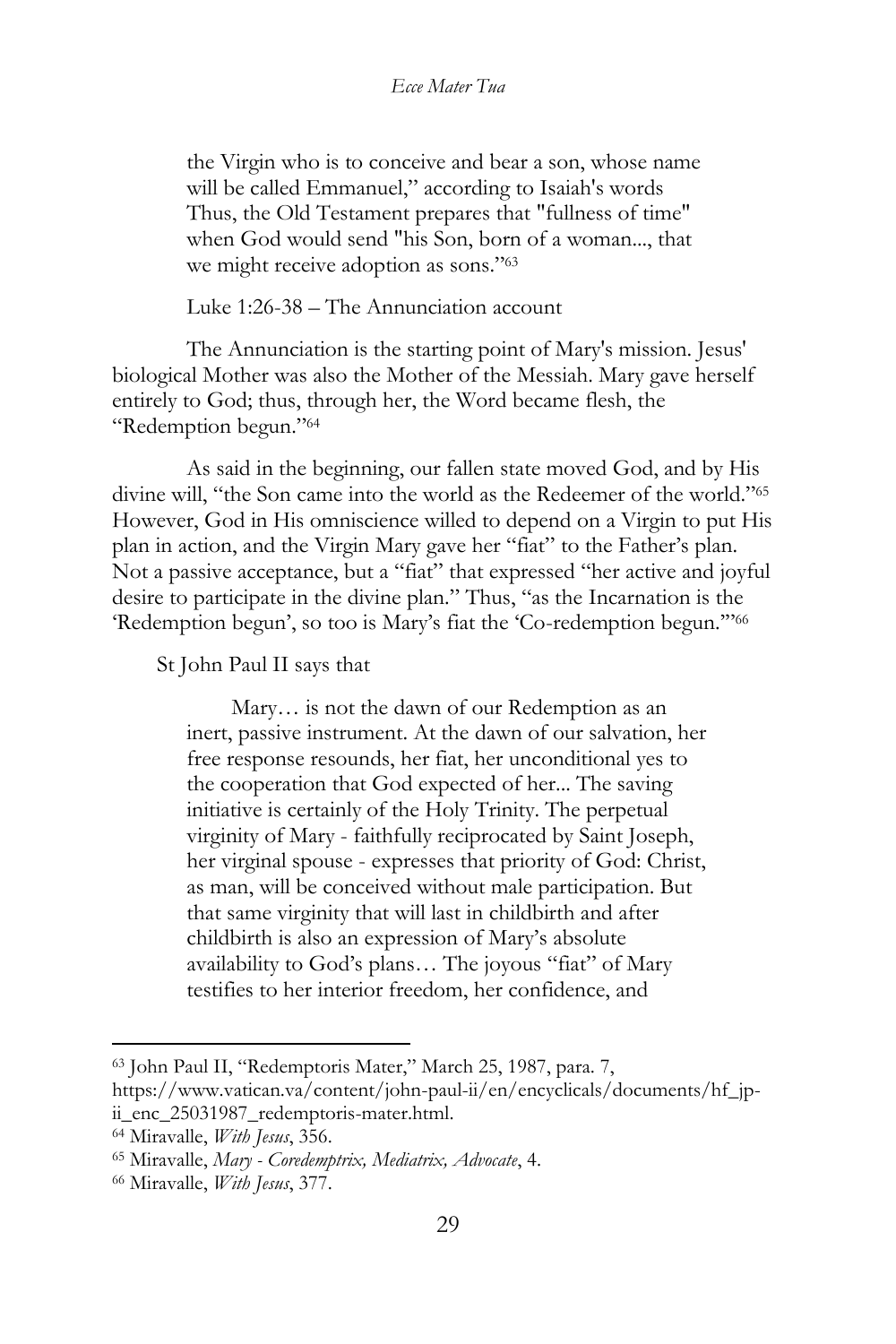serenity. She did not know how the Lord's plans would be carried out in particular. But far from fear and anguish, she appears sovereignly free and available. Her "yes" to her Annunciation signified both the acceptance of the proposed motherhood and Mary's commitment to the mystery of Redemption. This was the work of her Son. But Maria's participation was real and effective. By giving her consent to the angel's message, Mary agreed to collaborate in the entire work of reconciling humanity with God. She acts consciously and unconditionally. She is willing to serve God.<sup>67</sup>

Mary's fiat allows her to become the Mother of the Redeemer. She gave Jesus His Body, His Blood, instrument of our salvation that, as explained previously, penetrated the earth and gave fruit: the victory over death. "In virtue of the intimate and sublime salvific gift, body to Body, heart to Heart, Mother to Son, the Immaculate Virgin begins her role as Co-redemptrix in the donation of human nature – from the Co-redemptrix to the Redeemer."<sup>68</sup>

St George, Archbishop of Nicomedia, even adds, that Jesus Christ grants to his mother all her petitions, as if to satisfy the obligation that he is under to her for having caused, by her consent, that the human nature should be given him. Wherefore, St. Methodius, the martyr exclaims: Rejoice, oh Mary, that a Son has fallen to thy lot as thy debtor, who gives to all and receives from none. We are all debtors to God for whatever we possess, since everything is his gift; but God has wished to make himself a debtor to thee, taking from thee his body and becoming man. So also St. Augustine says: Mary having merited to give flesh to the Divine "Word, and by that to furnish the price of the divine redemption, that we might be delivered from eternal death; therefore, is she, says the same doctor, more powerful than any other to help us and obtain for us eternal salvation."<sup>69</sup> In

https://www.vatican.va/content/john-paul-

<sup>67</sup> John Paul II, "Santa Misa En El Santuario de Nuestra Señora de La Alborada, En Guayaquil (Ecuador)," trans. author, January 31, 1985, para. 4,

ii/es/homilies/1985/documents/hf\_jp-ii\_hom\_19850131\_santuario-

alborada.html. Translated by the author.

<sup>68</sup> Miravalle, *With Jesus*, 377.

<sup>69</sup> Saint Alphonsus de Liguori, *The Glories of Mary*, n.d., 129.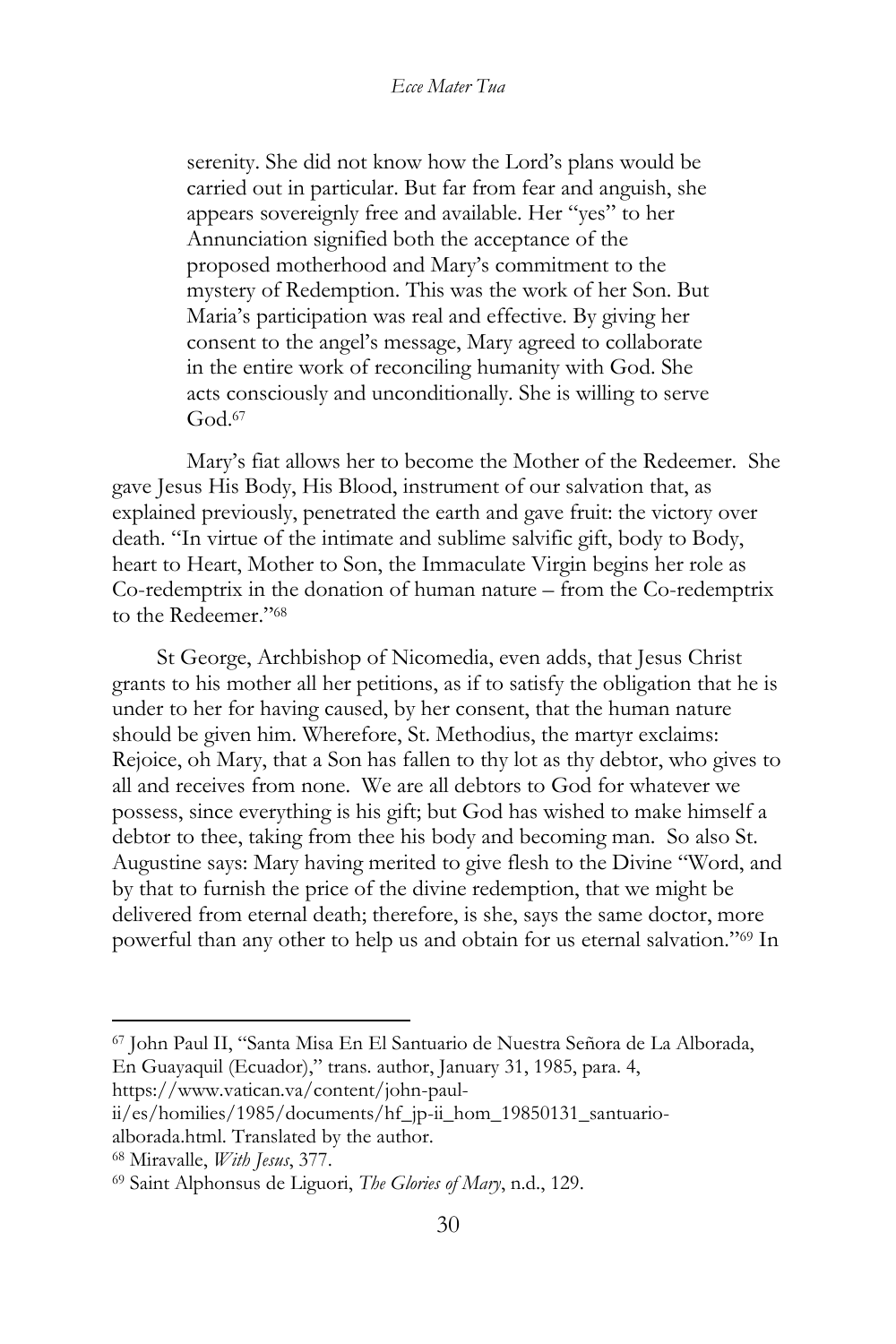fact, the Virgin Mary with her "let it be done to me" "becomes cause of salvation for herself and the whole human race."70

Luke  $2:35 -$ "...and a sword will pierce through your own soul..."

This account's context places us in the acknowledgment by Simeon and Ana of the Child Jesus as the Redeemer. Inspired by the Holy Spirit, Simeon then prophecies Mary's "intimate sharing in the redemptive work of her Son of her," through a sword that would pierce her own heart. "The coredeeming Mother of the Savior was eternally predestined to sacrifice and suffering in her election by the Heavenly Father."<sup>71</sup>

John 19:26-30 – "When Jesus saw his mother, and the disciple whom he loved standing near, he said to his mother, "Woman, behold, your son!" Then he said to the disciple, "Behold, your mother!" And from that hour the disciple took her to his own home. …When Jesus had received the vinegar, he said, "It is finished;" and he bowed his head and gave up his spirit."

The entire mission of Jesus was to surrender to the Father in the fulfillment of the saving plan that would lead to His death on the Cross. Mary shared, as Mother, this surrender to God the Father, suffering with Jesus. "The Virgin did not suffer for herself, for she was the All Beautiful, the always Immaculate; she suffered for us, since she is the Mother of all. Just as Christ "took upon Himself our diseases and bore our pains," she too was overwhelmed by the birth pains for an immense motherhood that regenerates us for God. The suffering of Mary, New Eve, alongside the New Adam, Christ, was and continues to be the real path of the reconciliation of the world."<sup>72</sup>

## Still,

… after the events of her Son's hidden and public life, events which she must have shared with acute sensitivity, it was on Calvary that Mary's suffering, beside the suffering of Jesus, reached an intensity which can hardly be imagined from a human point of view but which was mysterious and supernaturally fruitful for the redemption of the world. Her ascent of Calvary and her standing at the foot of the Cross together with the Beloved

<sup>70</sup> Miravalle, *With Jesus*, 377.

<sup>71</sup> Miravalle, *Mary - Coredemptrix, Mediatrix, Advocate*, 9.

<sup>72</sup> John Paul II, "Angelus," April 1, 1984, https://www.vatican.va/content/johnpaul-ii/pt/angelus/1984/documents/hf\_jp-ii\_ang\_19840401.html.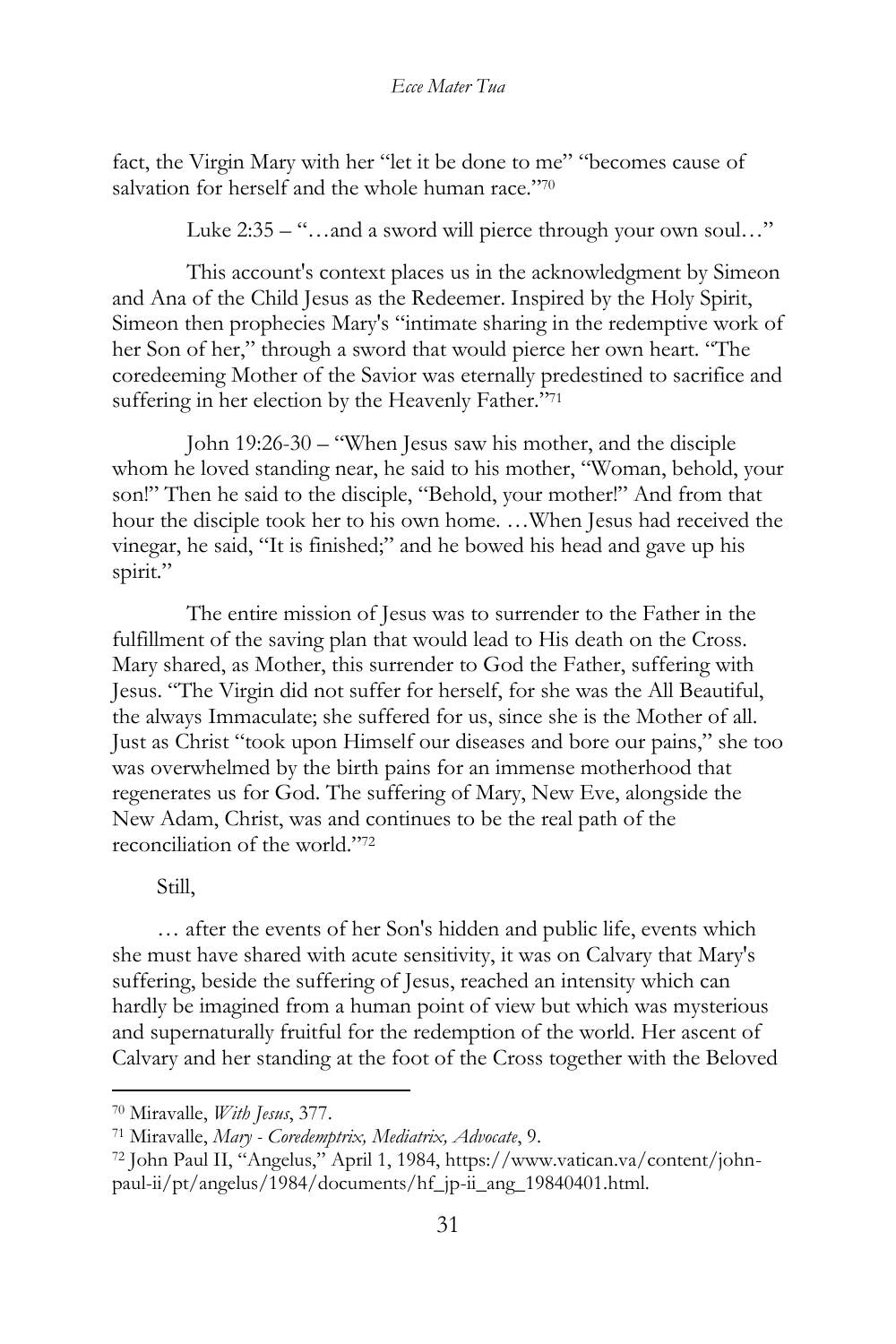Disciple were a special sort of sharing in the redeeming death of her Son. And the words which she heard from his lips were a kind of solemn handing-over of this Gospel of suffering so that it could be proclaimed to the whole community of believers. As a witness to her Son's Passion by her presence, and as a sharer in it by her compassion, Mary offered a unique contribution to the Gospel of suffering, by embodying in anticipation the expression of Saint Paul which was quoted at the beginning. She truly has a special title to be able to claim that she "completes in her flesh" — as already in her heart — "what is lacking in Christ's afflictions." 73

Moreover, at the foot of the Cross, suffering in a profound way with her only-begotten Son, Mary associated herself with a mother's heart with Christ's sacrifice and lovingly consented to the immolation of this victim which she herself had brought forth. Thus, although Christ is the one Savior of the human race, Mary by God's will, associated herself with his sacrificial offering in a unique and singular way. In this sense, she may be understood as the Co-Redemptrix – the one who cooperated in a unique and singular way with the Redeemer.<sup>74</sup>

## *The Co-Redemptrix in the Tradition*

"The apostles entrusted the "Sacred deposit" of the faith, contained in Sacred Scripture and Tradition, to the whole of the Church. By adhering to this heritage, the entire holy people, united to its pastors, remains always faithful to the teaching of the apostles, to the brotherhood, to the breaking of the bread and the prayers." (CCC 84). Thus, after recognizing in Sacred Scripture the foundations for the doctrine of Mary as Co-Redeemer, let us investigate this doctrine concerning Tradition.

In the words of St John Paul II, "at the end of the second century, St. Irenaeus, (…) already pointed out Mary's contribution to the work of salvation."<sup>75</sup> St Irenaeus, Father of the Church, a disciple of St. Polycarp, who was a disciple of the Apostle St. John, saw the Virgin Mary as "the perfect antithesis of Eve, (…) with a beneficial effect on humanity's destiny. In fact, just as Eve caused death, so Mary, with her "Yes," became "a cause

<sup>73</sup> John Paul II, "Apostolic Letter Salvifici Doloris," February 11, 1984, para. 25, https://www.vatican.va/content/john-paul-

ii/en/apost\_letters/1984/documents/hf\_jp-ii\_apl\_11021984\_salvifici-doloris.html. <sup>74</sup> Fastiggi and O'Neill, *Virgin, Mother, Queen*, 1322.

<sup>75</sup> Miravalle, *Mariology - A Guide for Priests, Deacons, Seminarians, and Consecrated Persons*, 362.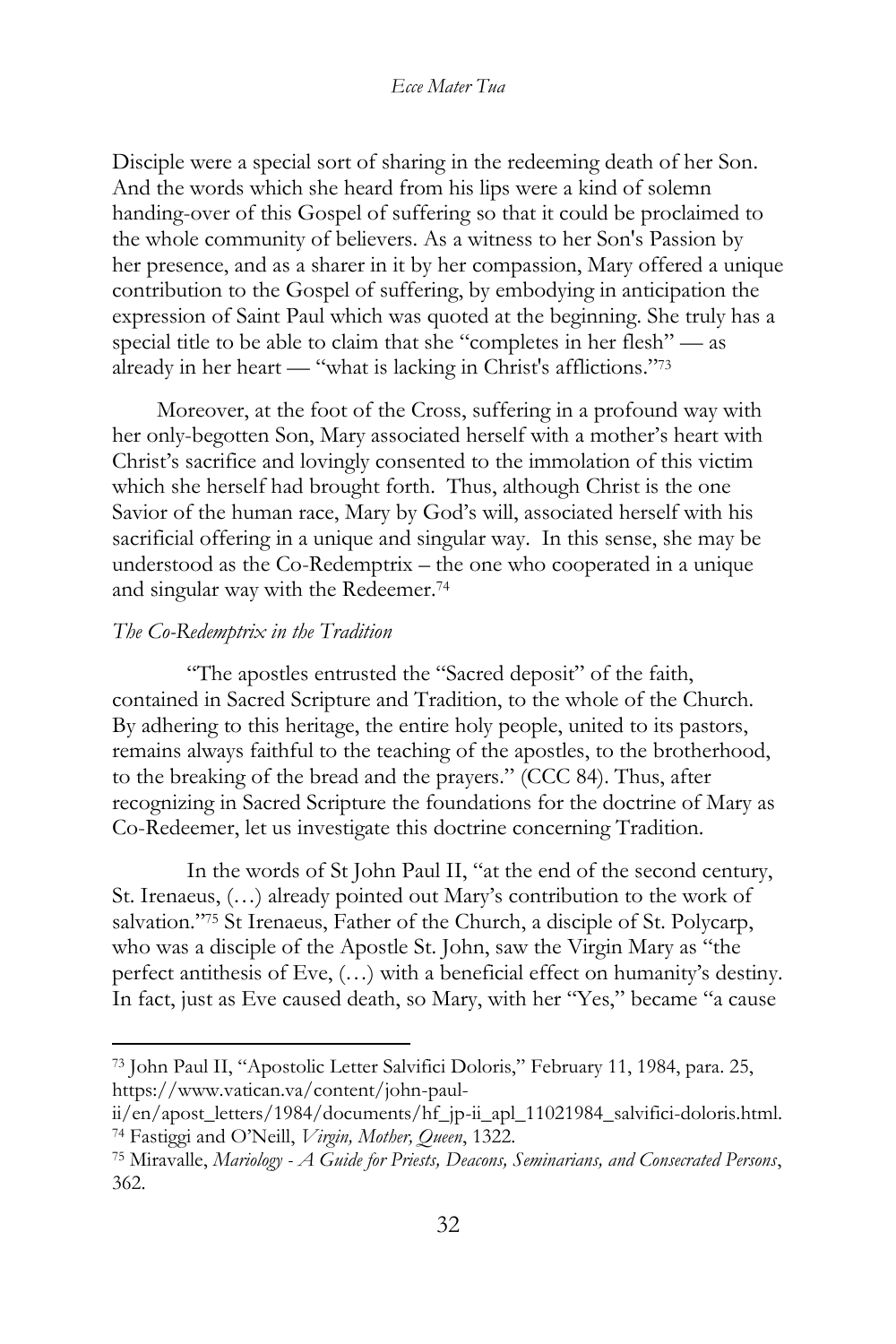of salvation" for herself and for all mankind."<sup>76</sup> In fact, to be "cause of salvation for herself and the entire human race" is clearly co-redemption. Mary helped Jesus to save souls like no other creature.<sup>77</sup>

In the first centuries of the Church, there is St Melito of Sardis, bishop and apologist, who "clearly refers to the participation of the Mother in the saving sacrifice of Jesus, the slain lamb of God," in one of his homilies. Also, Tertullian describes the Virgin's role as the way "through whom we recovered the way to salvation." St Ambrose, Doctor of the Church "and spiritual father of St. Augustine, teaches that the Virgin Mother of Christ brought forth redemption for the human race; that she bore in her womb the remission of sins; and that she conceived redemption for all."<sup>78</sup>

In the tenth century, with John the Geometer, through his work *Life of Mary*, there was a further development of doctrine through the recognition of Mary's union with Christ at Calvary. "Here Mary is united to Christ in the whole work of redemption, sharing, according to God's plan, in the Cross and suffering for our salvation. She remained united to the Son "in every deed, attitude and with."79

In the twelfth century, St Bernard comments on Mary's offer in the Temple at the Presentation of Jesus. He says, "Offer your Son, sacrosanct Virgin, and present the fruit of your womb to the Lord. For our reconciliation with all, offer the heavenly Victim pleasing to God."<sup>80</sup> Arnold of Chartres, St Bernard's disciple, "can rightly be considered the first author who formally expounds the explicit doctrine of Mary Co-redemptrix at Calvary."<sup>81</sup> He "distinguished in the Cross two altars: one in Mary's heart, the other in Christ's body. Christ sacrificed his flesh, Mary her soul."<sup>82</sup> Thus, it is possible to say that "Mary is not passive at Calvary, she is active."<sup>83</sup>

<sup>76</sup> Miravalle, 362.

<sup>77</sup> Miravalle, *Lecture 24 Coredemptrix in Scripture and Tradition*, sec. 11'41"-11'53".

<sup>78</sup> Miravalle, *With Jesus*, 842.

<sup>79</sup> Miravalle, *Mariology - A Guide for Priests, Deacons, Seminarians, and Consecrated Persons*, 362.

<sup>80</sup> Miravalle, 363.

<sup>81</sup> Miravalle, 366.

<sup>82</sup> Miravalle, 363.

<sup>83</sup> Miravalle, *Lecture 24 Coredemptrix in Scripture and Tradition*, sec. 7'57"-7'59".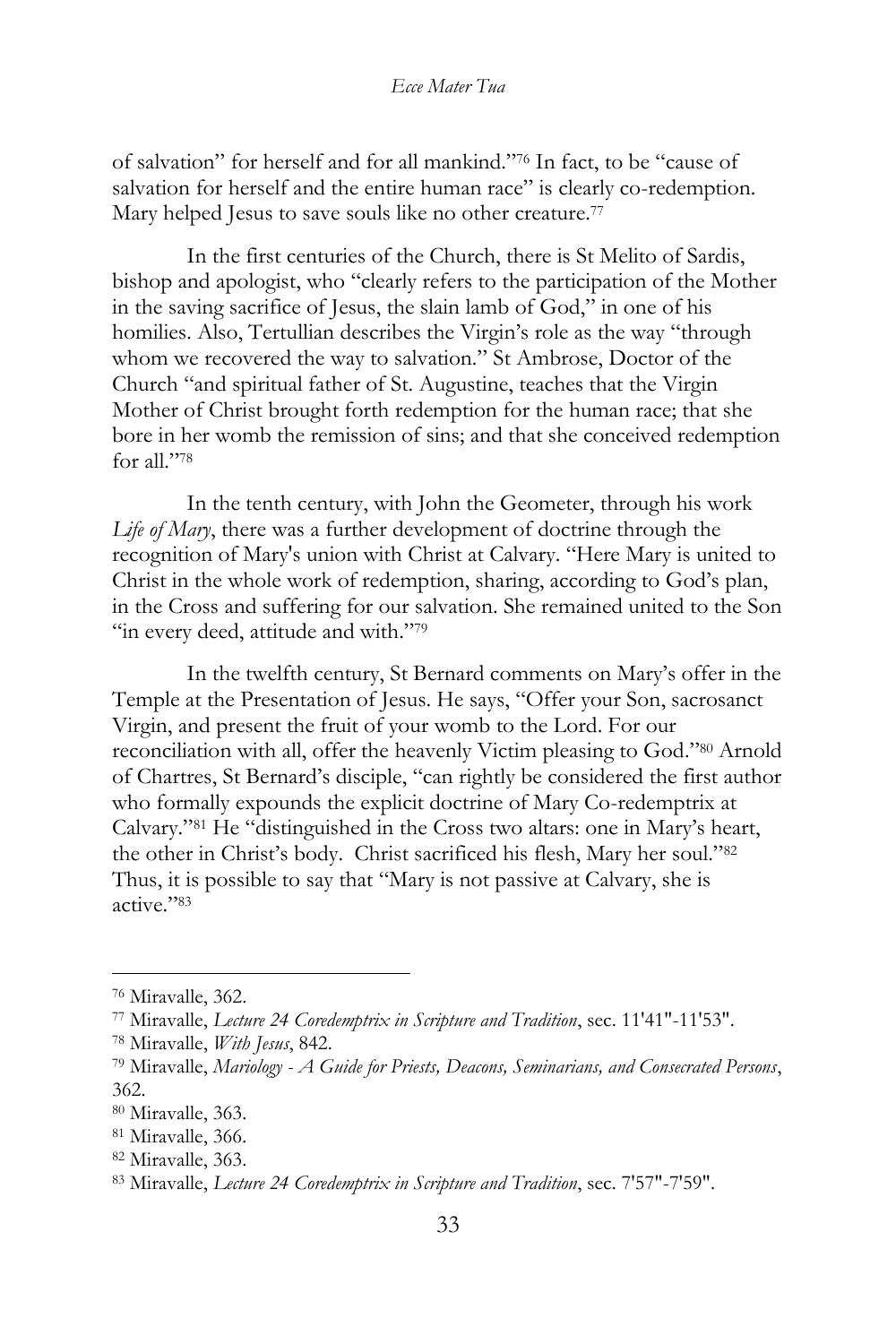St Catherine of Siena, fourteenth century Doctor of the Church, also called the Virgen Mary, both in virtue of giving birth to the Word and for her sorrow with Jesus, the "Redemptrix of the human race."<sup>84</sup>

Considering the liturgical maxim "lex orandi, lex credendi," it is important to cite as part of the Church Tradition, some ancient Christian liturgies which testifies about the tradition of Mary as Co-redemptrix. Besides the Ethiopian and Coptic liturgies, there is the Armenian liturgy, for example, which invokes Mary as "salvatrix" and "liberatrix," and it dates back to the fifth century.<sup>85</sup> Also, in the Akathistos, a hymn usually recited by Eastern Catholic Christians, the faithful praise the Virgin Mary's role in the Redemption praying, "Rejoice, O Bride Unwedded, the world's salvation…who saved the world form the flood of sin. Rescue us from temptation."<sup>86</sup>

## *The Co-Redemptrix in the Magisterium*

The task of giving an authentic interpretation of the Word of God, whether in its written form or in the form of Tradition, has been entrusted to the living, teaching office of the Church alone. Its authority in this matter is exercised in the name of Jesus Christ. This means that the task of interpretation has been entrusted to the bishops in communion with the successor of Peter, the Bishop of Rome.<sup>87</sup>

Bishops, teaching in communion with the Roman Pontiff, are to be respected by all as witnesses to divine and Catholic truth. In matters of faith and morals, the bishops speak in the name of Christ and the faithful are to accept their teaching and adhere to it with a religious assent. This religious submission of mind and will must be shown in a special way to the authentic magisterium of the Roman Pontiff, even when he is not speaking ex cathedra; that is, it must be shown in such a way that his supreme magisterium is acknowledged with reverence, the judgments made by him are sincerely adhered to, according to his manifest mind and will. His mind and will in the matter may be known either from the character of the

<sup>84</sup> Miravalle, *Mariology - A Guide for Priests, Deacons, Seminarians, and Consecrated Persons*, 370.

<sup>85</sup> Miravalle, *With Jesus*, 879.

<sup>86</sup> Gentle and Fastiggi, *De Maria Numquam Satis: The Significance of the Catholic Doctrines on the Blessed Virgin Mary for All People*, 136.

<sup>87</sup> *CCC*, para. 85.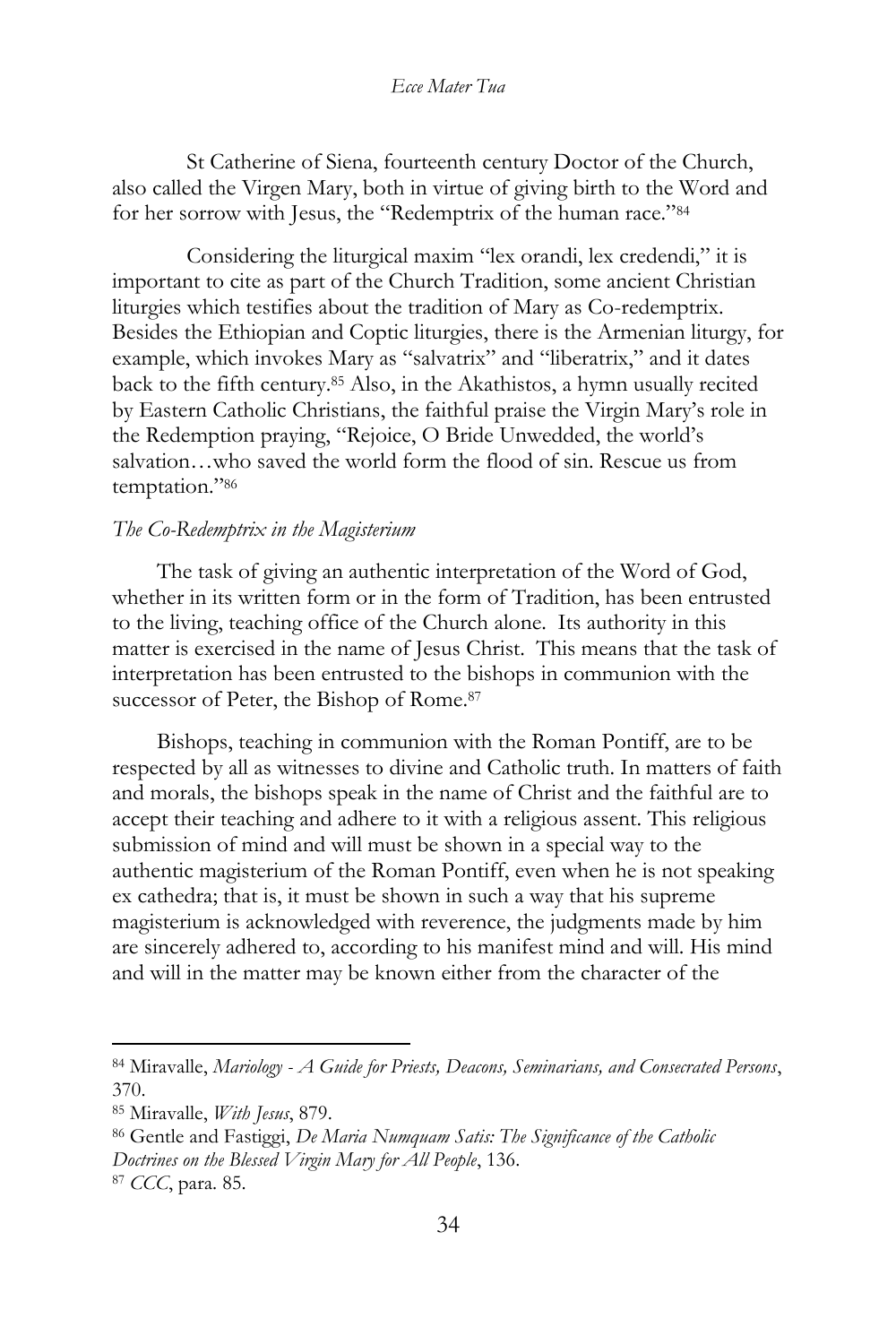documents, from his frequent repetition of the same doctrine, or from his manner of speaking.<sup>88</sup>

Ultimately, "the papal pronouncements… bring the doctrine to the ranks of the ordinary teaching of the Church's Magisterium."<sup>89</sup> Therefore, it is essential to look into the Papal teaching regarding the doctrine of Marian Coredemption.

Pope Pius IX in 1854, although did not use the term Co-Redemptrix recalls Mary's "coredemptive battle with the Serpent"<sup>90</sup> presented in the Scriptures, Genesis 3:15, and taught by the Church's Fathers, saying that "They (the Fathers) also declared that the most glorious Virgin was Reparatrix of the first parents, the giver of life to posterity; that she was chosen before the ages, prepared for himself by the Most High, foretold by God when he said to the serpent, "I will put enmities between you and the woman" -unmistakable evidence that she crushed the poisonous head of the serpent."<sup>91</sup>

The term "Co-redemptrix" was officially used by the Magisterium for the first time during the pontificate of Pope St. Pius X (1903-1914), although, as Pius IX, Pope Leo XIII had explicitly presented Mary's suffering at Calvary in the Rosary Encyclical *Jucunda Semper* of September 8, 1894, approving the title in a direct way.<sup>92</sup> As part of the papal vocabulary, the term first occurs in the *Acta Apostolicae Sedis* issued by the Sacred Congregation of Rites. Years later, it was the turn of the Sacred Congregation of the Holy Office to use the word "Co-redemptrix" regarding the Virgin Mary in its declarations.<sup>93</sup>

In 1918 in the letter *Inter Sodalicia*, pope Benedict XV wrote that "Mary suffered and, as it were, nearly died with her suffering Son; for the salvation of mankind, she renounced her mother's rights and, as far as it

<sup>88</sup> Vatican II, *Lumen Gentium,* 25.

<sup>89</sup> Gentle and Fastiggi, *De Maria Numquam Satis: The Significance of the Catholic Doctrines on the Blessed Virgin Mary for All People*, 145.

<sup>90</sup> Miravalle, *With Jesus*, 2033.

<sup>91</sup> Pius IX, "Ineffabilis Deus - Papal Encyclicals."

<sup>92</sup> Mother of All Peoples, *Mariology Without Apology - 11. Mary Co-Redemptrix IS Doctrine: Interview with Dr. Robert Fastiggi*, 2021, sec. 25'23",

https://www.youtube.com/watch?v=CgF50IH\_w14.

<sup>93</sup> Miravalle, *Mariology - A Guide for Priests, Deacons, Seminarians, and Consecrated Persons*, 374–76.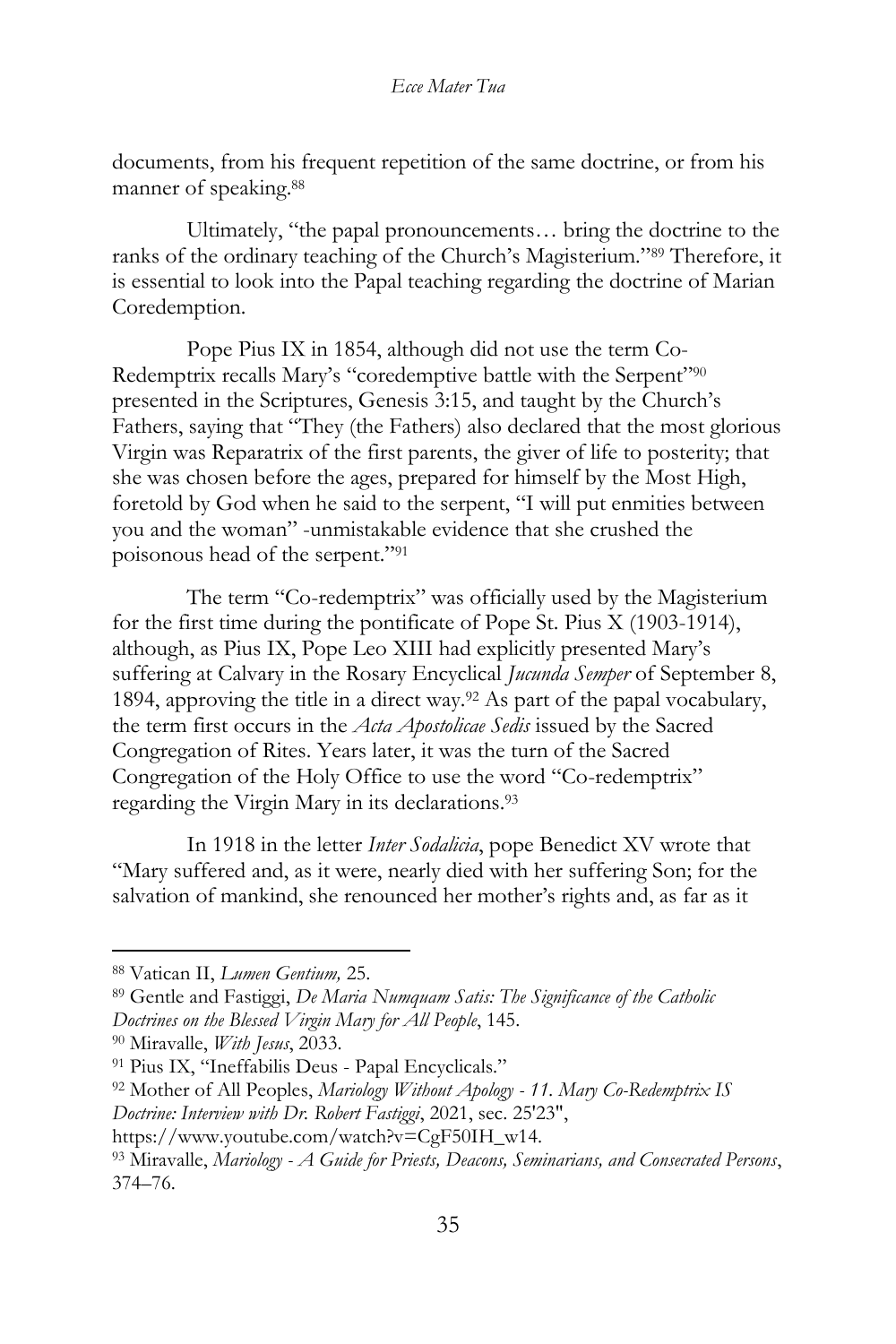depended on her, offered her Son to placate divine justice; so, we may well say that she with Christ redeemed mankind."<sup>94</sup>

Pope Pius XI was the first pope to use the term "Co-redemptrix" to refer to the Virgin Mary. He used the precise term in three different occasions in official declarations from 1933 to 1935.<sup>95</sup> He said:

"From the nature of his work, the Redeemer ought to have associated his Mother with his work. For this reason, we invoke her under the title of Co-redemptrix. She gave us the Savior; she accompanied him in the work of redemption as far as the Cross itself, sharing with him the sorrows of the agony and of the death in which Jesus consummated the redemption of mankind." Also, in a radio message, the pope prayed, "Mother most faithful and most merciful, who as Coredemptrix and partaker of thy dear Son's sorrows didst assist him as he offered the sacrifice of our redemption on the altar of the Cross… preserve in us and increase each day, we beseech thee, the precious fruits of our redemption and thy compassion." 96

Regarding the Virgin Mary's role as Co-redemptrix, although Pope Pius XII did not use the term explicitly, he declared the doctrine with clarity and precision many times. Among many documents that it is possible to present, the Encyclical *Haurietis aquas*, with the "Motive and Foundation for Devotion to the Sacred Heart of Jesus," deals beautifully with the "Motherhood of the Blessed Virgin Mary." It is written:

Let the faithful see to it that to this devotion (to the Sacred Heart of Jesus) the Immaculate Heart of the Mother of God is closely joined. For, by God's will, in carrying out the work of human redemption the Blessed Virgin Mary was inseparably linked with Christ in such a manner that our salvation sprang from the love and the sufferings of Jesus Christ to which the love and sorrows of his Mother were intimately united. It is, then, entirely fitting that the Christian people – who received the divine life from Christ through Mary – after they have paid their debt of honor to the Sacred Heart of Jesus, should also offer to the most loving Heart of their

<sup>94</sup> Miravalle, 377.

<sup>95</sup> Mother of All Peoples, *Mariology Without Apology - 11. Mary Co-Redemptrix IS Doctrine*, sec. 23'.

<sup>96</sup> Miravalle, *Mariology - A Guide for Priests, Deacons, Seminarians, and Consecrated Persons*, 378–79.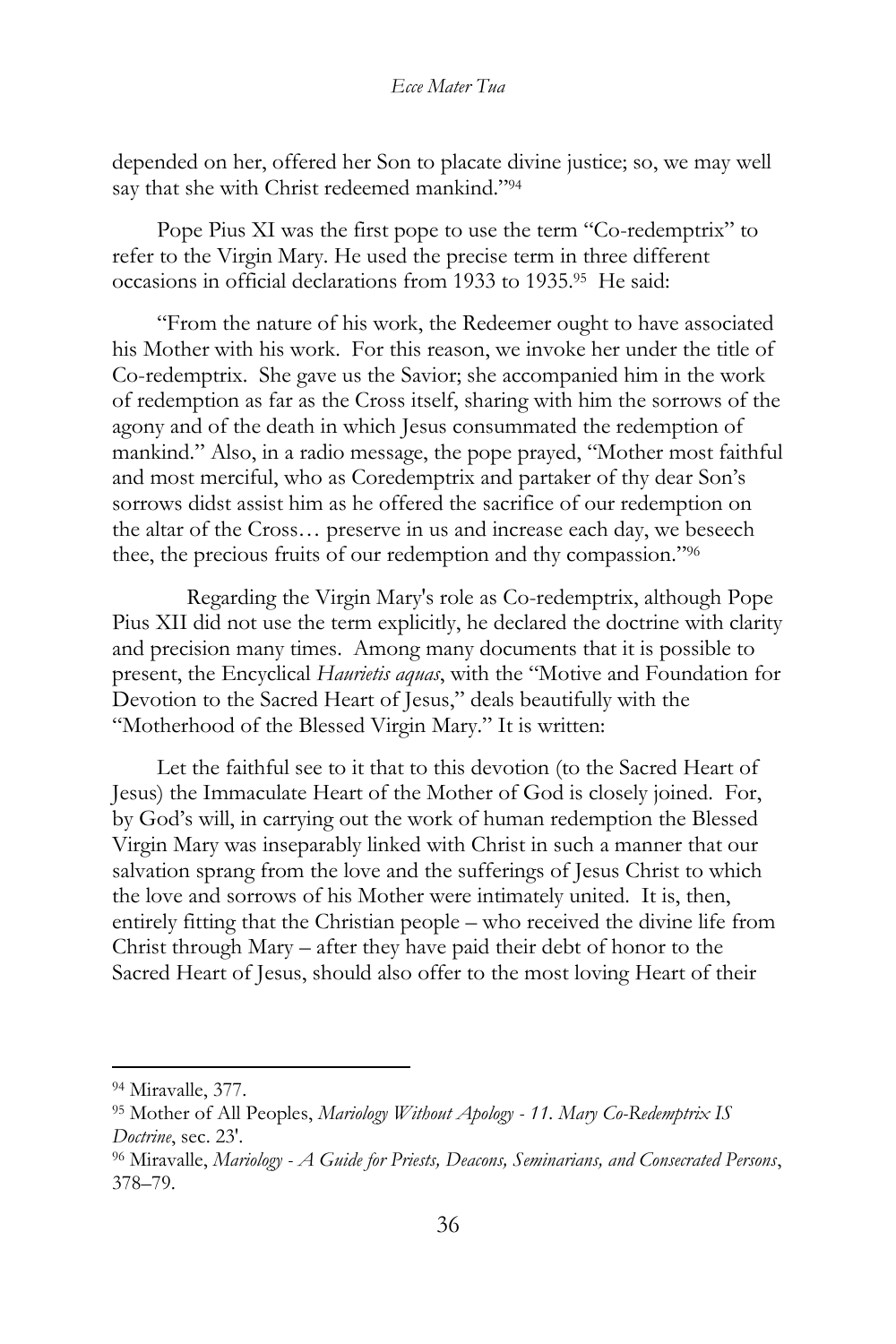heavenly Mother the corresponding acts of piety, affection, gratitude, and expiation.<sup>97</sup>

It is important to recognize the pope saying that "by God's will," "our salvation sprang from the love and the sufferings of Jesus Christ to which the love and sorrows of his Mother were intimately united."<sup>98</sup>

After the apparition of Our Lady of the Miraculous Medal in 1830 and the dogmatic definition of the Immaculate Conception in 1854, the Marian devotion reached an apex, the "Age of Mary,"<sup>99</sup> and it is in this situation that the Second Vatican Council was convoked.<sup>100</sup> In the preparation for the Council, pope St John XXIII asked the future Council Fathers for suggestions regarding the themes that should be treated at the Council. "Approximately four hundred requests by bishops for a dogmatic definition of Our Lady's mediation, which included her cooperation in the Redemption, and particularly her role as Mediatrix of all graces," arrived. The Council, however, was a "predominantly pastoral in character," not a dogmatic one. Therefore, although Chapter Eight of *Lumen Gentium*, the Dogmatic Constitution on the Church, deals with "The Blessed Virgin Mary, Mother of God in The Mystery of Christ and The Church," the title Co-Redemptrix was not used. The explanation was: "Certain expressions and words used by Supreme Pontiffs have been omitted, which, in themselves are absolutely true, but which may be understood with difficulty by separated brethren. Among such words may be numbered the following: Co-redemptrix of the human race…"<sup>101</sup> Indeed, this is a sad justification since the Catholic Church defends the truth, the whole truth, and there is no doubt about the veracity of this doctrine. Therefore, the fact that the term could be "understood with difficulty by the separated brethren" is insufficient to omit the truth.

Still, having not used the term Co-redemptrix, the Council presented in *Lumen Gentium*, not a complete doctrine on Mary, but undoubtedly the doctrine of Co-redemptrix, especially in paragraph 58,

<sup>97</sup> Denzinger, *Compendium of Creeds, Definitions, and Declarations on Matters of FAith and Morals*, para. 3926.

<sup>98</sup> Miravalle, *Mariology - A Guide for Priests, Deacons, Seminarians, and Consecrated Persons*, 381.

<sup>99</sup> Miravalle, *With Jesus*, 2013.

<sup>100</sup> Miravalle, *Mariology - A Guide for Priests, Deacons, Seminarians, and Consecrated Persons*, 381.

<sup>101</sup> Miravalle, *With Jesus*, 102.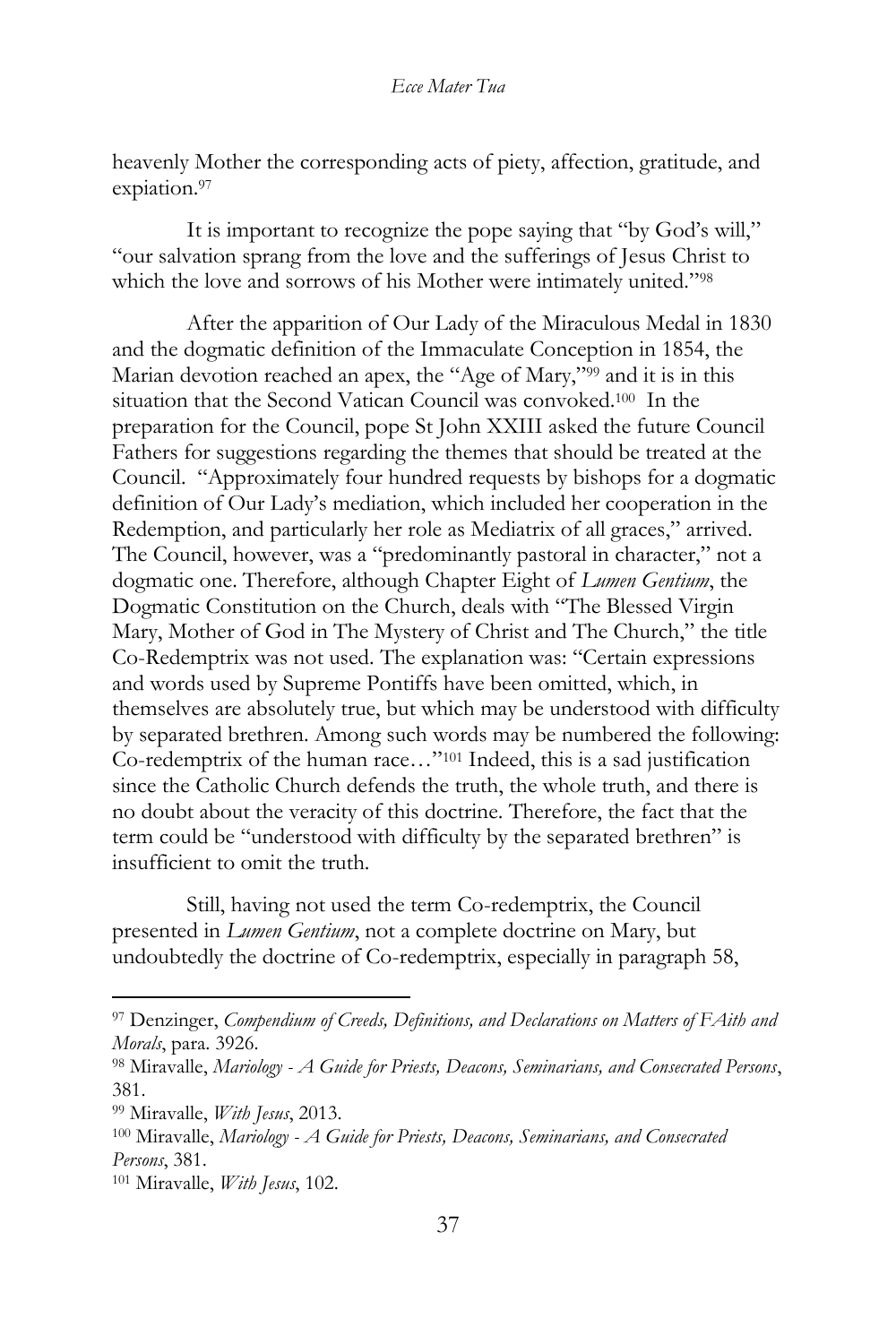presenting Mary "co-suffering; co-sacrificing; co-satisfying; co-redeeming." It is written:

"In the public life of Jesus, Mary makes significant appearances. This is so even at the very beginning, when at the marriage feast of Cana, moved with pity, she brought about by her intercession the beginning of miracles of Jesus the Messiah. In the course of her Son's preaching she received the words whereby in extolling a kingdom beyond the calculations and bonds of flesh and blood, He declared blessed those who heard and kept the word of God, as she was faithfully doing. After this manner the Blessed Virgin advanced in her pilgrimage of faith, and faithfully persevered in her union with her Son unto the cross, where she stood, in keeping with the divine plan, grieving exceedingly with her only begotten Son, uniting herself with a maternal heart with His sacrifice, and lovingly consenting to the immolation of this Victim which she herself had brought forth. Finally, she was given by the same Christ Jesus dying on the cross as a mother to His disciple with these words: "Woman, behold thy son."" 102

"John Paul II's official and repeated use of the title Co-redemptrix quickly remedies the silence at the Council."<sup>103</sup>

Pope John Paul II "was a participant in the Council; not as a peritus but as a bishop, and then as an archbishop towards the end, and then from 1967 on, he was a cardinal. He did not hesitate to use the title coredemptrix; (…) he used the title at least six times – in 1980, 1982, 1984, 1985, 1990  $(2x)$ , 1991.  $(...)$  Then, also when he was in Ecuador, he spoke of the co-redemptive role of Mary, which was then translated in the English of the *L'Osservatore Romano* as her role as co-redemptrix. He gives the example that Vatican II did, though it didn't use the title, taught the doctrine. The title is perfectly legitimate to use if the supreme roman pontiff is using it. (…) The mystery is why he stopped using the title after 1991."<sup>104</sup>

<sup>102</sup> *Lumen Gentium*, 58.

<sup>103</sup> Miravalle, *With Jesus*, 2562.

<sup>104</sup> Mother of All Peoples, *Mariology Without Apology - 11. Mary Co-Redemptrix IS Doctrine*.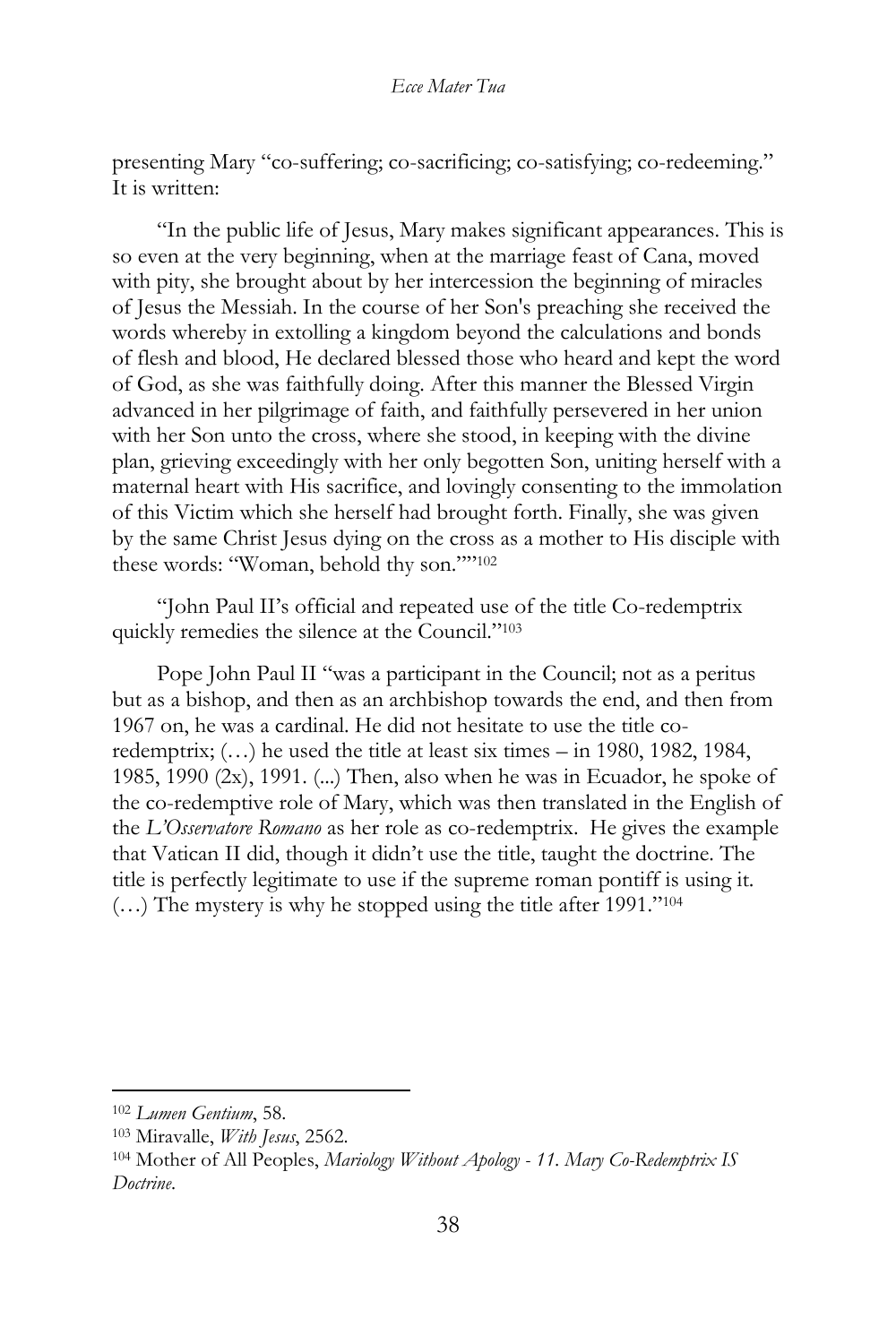Although Pope Benedict XVI did not use the term explicitly, he indeed spoke of "Mary's participation in the Passion of her Son in fulfillment of her fiat at the Annunciation.<sup>105</sup>

Nonetheless, it is necessary at this moment to consider some of Pope Francis's comments regarding this matter.

On 12 December 2019, Pope Francis said:

Mary as a woman, Mary as a Mother, without any other essential title. The other titles — let us think of the Litanies of Loreto — are titles sung by children in love with their Mother, but they do not mention the essential nature of Mary's being: woman and mother.

And the third word that I would attribute to her as I gazed upon her: she wanted to be a mestiza (mixed race) for us, she chose to appear as a mestiza. And not only to Don Juan Dieguito but also to the people. She chose to appear as a mestiza in order to be the Mother of all. She made herself mixed for all of humanity. Why? Because she made a mestizo of God. And this is the great mystery: Mother Mary made a mestizo of God, true God and true man, in her Son.

When they tell us that we should declare her as such or come up with another dogma, let us not lose ourselves in chatter. Mary is a woman, she is Our Lady, Mary is the Mother of her Son and of the Holy Mother hierarchical Church and Mary is mestiza, a woman of our people, one with a "mixed-race" God.<sup>106</sup>

<sup>105</sup> Gentle and Fastiggi, *De Maria Numquam Satis: The Significance of the Catholic Doctrines on the Blessed Virgin Mary for All People*, 147.

<sup>106</sup> Francis, "Homily during the Holy Mass on the Feast of Our Lady of Guadalupe," December 12, 2019,

https://www.vatican.va/content/francesco/en/homilies/2019/documents/papafrancesco\_20191212\_omelia-guadalupe.html.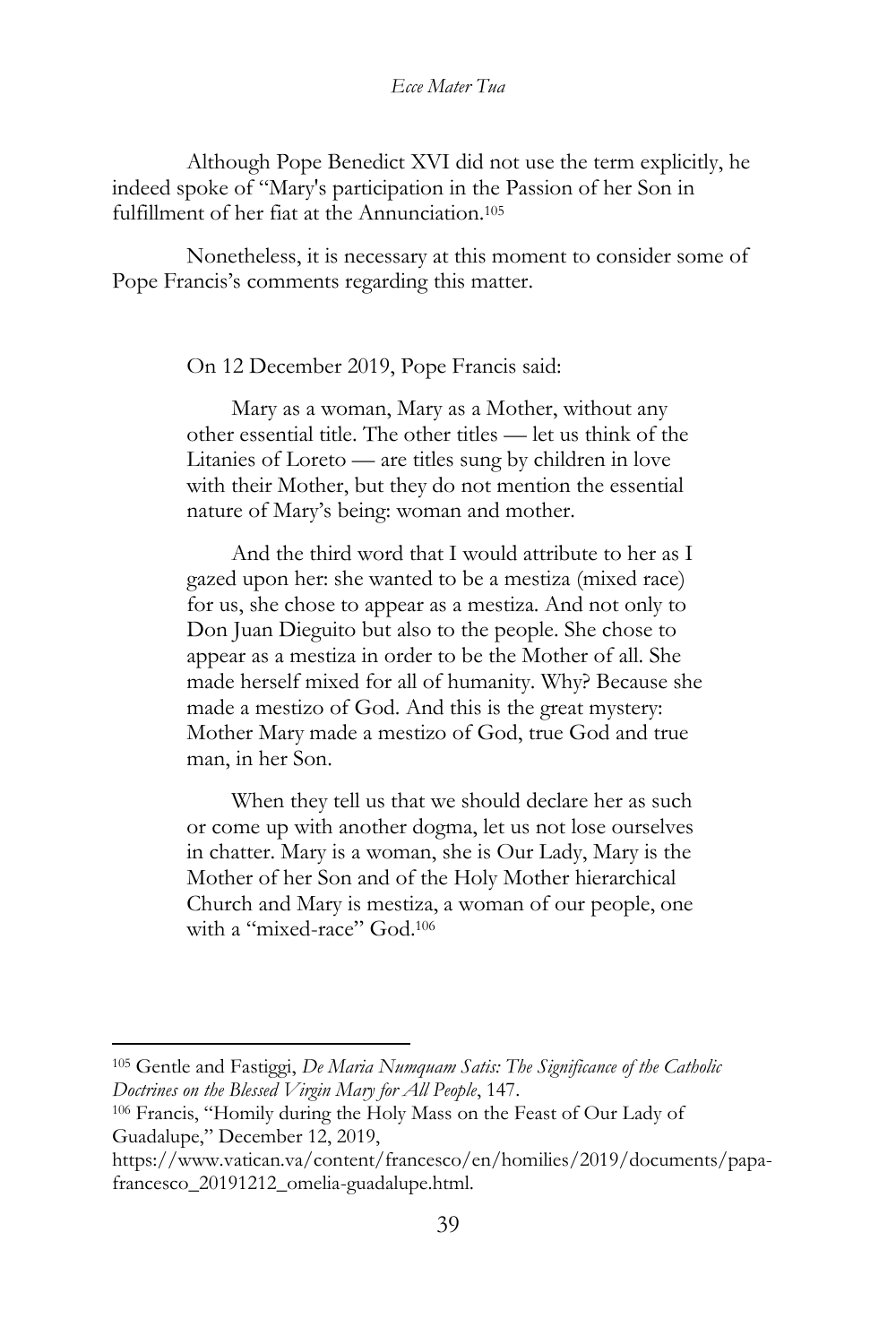On March 24, 2021, the pope said: "Christ is the Mediator, the bridge that we cross to turn to the Father (cf. Catechism of the Catholic Church, 2674). He is the only Redeemer: there are no co-redeemers with Christ."<sup>107</sup>

Having proven that Mary as Co-Redemptrix is a true doctrine both present in the Divine Revelation (Sacred Scriptures and Tradition) and taught by the Magisterium, also considering that our "religious submission of mind and will must be shown in a special way to the authentic magisterium of the Roman Pontiff, even when he is not speaking ex cathedra; that is, it must be shown in such a way that his supreme magisterium is acknowledged with reverence, the judgments made by him are sincerely adhered to, according to his manifest mind and will,"<sup>108</sup> how should we understand these previously cited statements of Pope Francis?

Firstly, it is mandatory for any text understanding, to consider the context, the "manner of speaking," as well as the intention of the author. Pope Francis, within the context, it is not denying Virgin Mary's role as Coredemptrix, nor considering the title worthless, or despicable. He is saying that "if the Marian title "Co-redemptrix, makes Mary into a goddess, we would need to reject it as a blasphemy. (…) Mary's role as Co-redemptrix never challenges the unique role of Christ, the God-man, who is the divine Redeemer of the human race."<sup>109</sup>

The fact that Pope Francis is not denying Mary's role as Co-Redemptrix can be proven through other Pope Francis' writings. In 2013, for example, he cites the *Lumen Gentium* stating that "the Mother of God is a type of the Church in the order of faith, charity, and the perfect union with Christ"<sup>110</sup> For certain, Mary's perfect union with Christ "finds its

<sup>107</sup> Francis, "General Audience of 24 March 2021 - Catechesis on Prayer: 27. Praying in Communion with Mary," March 24, 2021,

https://www.vatican.va/content/francesco/en/audiences/2021/documents/papafrancesco\_20210324\_udienza-generale.html.

<sup>108</sup> Paul VI, "Lumen Gentium," para. 25.

<sup>109</sup> Mother of All Peoples, "Observations on Pope Francis' 'March 24' Comments," *Motherofallpeoples* (blog), March 25, 2021,

https://www.motherofallpeoples.com/post/pope-francis-s-general-audience-ofmarch-24-2021-mary-is-our-mother-not-a-goddess.

<sup>110</sup> Francis, "General Audience of 23 October 2013 | Francis," October 23, 2013, https://www.vatican.va/content/francesco/en/audiences/2013/documents/papafrancesco\_20131023\_udienza-generale.html.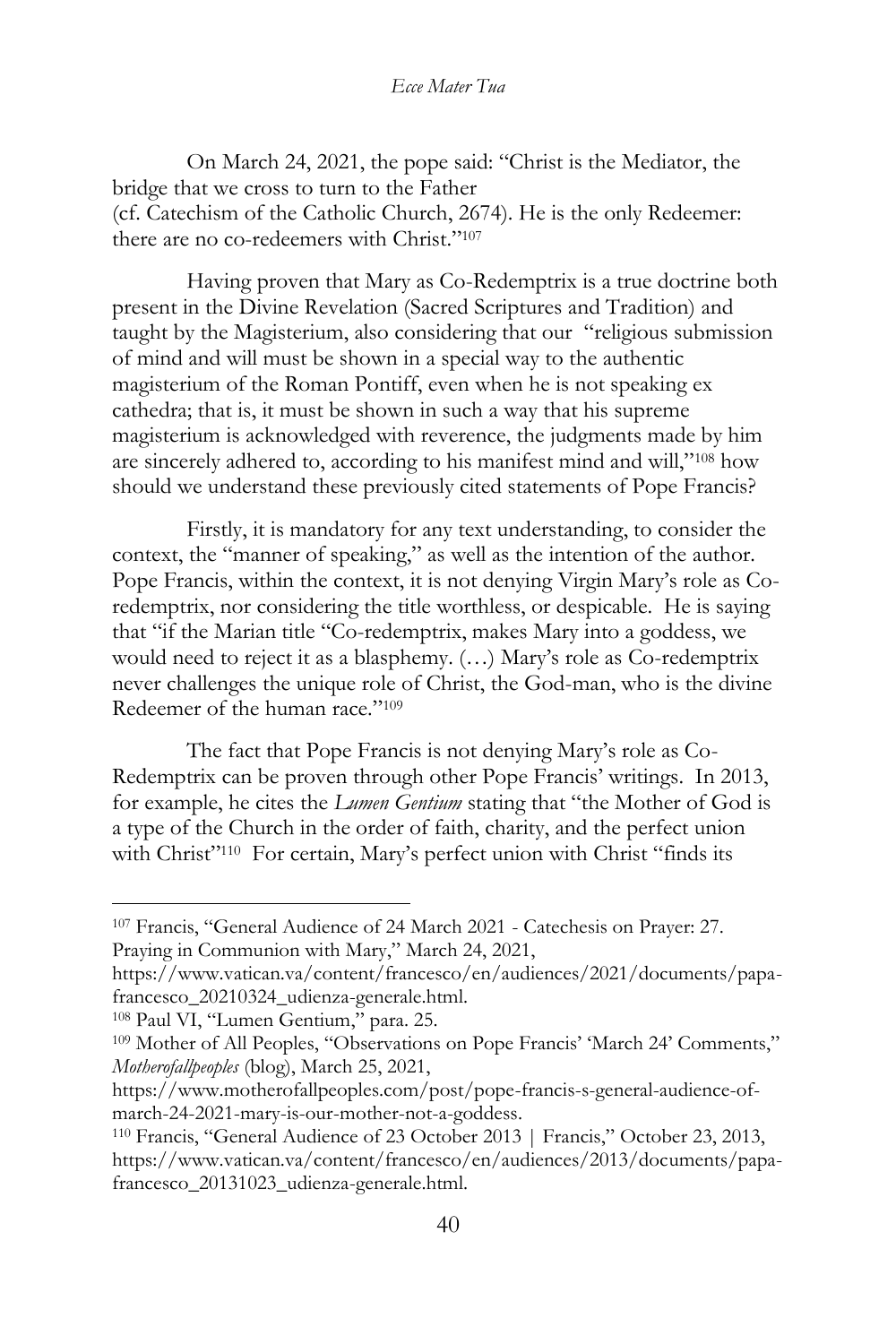culmination on Calvary: here Mary is united to the Son in the martyrdom of her heart and in the offering of his life to the Father for the salvation of humanity."<sup>111</sup> As Pope Francis continues, "Mary's "yes", already perfect from the start, grew until the hour of the Cross. There her motherhood opened to embrace every one of us, our lives, so as to guide us to her Son. Mary lived perpetually immersed in the mystery of God-made-man, as his first and perfect disciple, by contemplating all things in her heart in the light of the Holy Spirit, in order to understand and live out the will of God."<sup>112</sup>

Finally, Pope Francis's belief in Mary as the Co-Redemptrix is also expressed in his prayer for protection during the COVID pandemic. The Pope asks the entire Church to pray with him and addresses the Virgin Mary saying, "…We entrust ourselves to you, Health of the Sick. At the foot of the Cross, you participated in Jesus' pain, (…) You, Salvation of the Roman People, know what we need (…)"<sup>113</sup> In this prayer is clear the doctrine of Mary as Co-Redemptrix.

## *The Co-Redemptrix in the writings of the Saints*

Although the writings of the saints cannot be solely used for a definition of a doctrine, it is necessary to agree that "the mind of a saint is supernaturally disposed to the truth."<sup>114</sup> "The testimony of the saints and blessed represents the highest, most trustworthy level of *sensus fidelium* – that common consensus of Christian faith found within the People of God, which is in its own way inspired and protected by the Spirit of Truth."<sup>115</sup> Therefore, it is due to answer St John Paull II invitation to "penetrate into the depth of the Mystery of Jesus by uniting to "theological investigation" resourcing to "that great heritage which is the 'lived theology' of the saints."" <sup>116</sup> Thus, it is worth to look into the Saint's writings regarding Mary's role as Co-Redemptrix.

03/pope-francis-prayer-our-lady-protection-coronavirus.html.

<sup>114</sup> Miravalle, *With Jesus*, 2846.

<sup>111</sup> Mother of All Peoples, "Observations on Pope Francis' 'March 24' Comments." <sup>112</sup> Francis, "General Audience of 23 October 2013 | Francis," para. 1.

<sup>113</sup> Watkins, "Covid-19: Pope Offers Prayer to Virgin Mary for Protection - Vatican News," March 11, 2020, https://www.vaticannews.va/en/pope/news/2020-

<sup>115</sup> Miravalle, 2846.

<sup>116</sup> Mother of All Peoples, "Marian Coredemption in the Light of Saint Therese of Lisieux," October 31, 2021, https://www.motherofallpeoples.com/post/mariancoredemption-in-the-light-of-saint-therese-of-lisieux.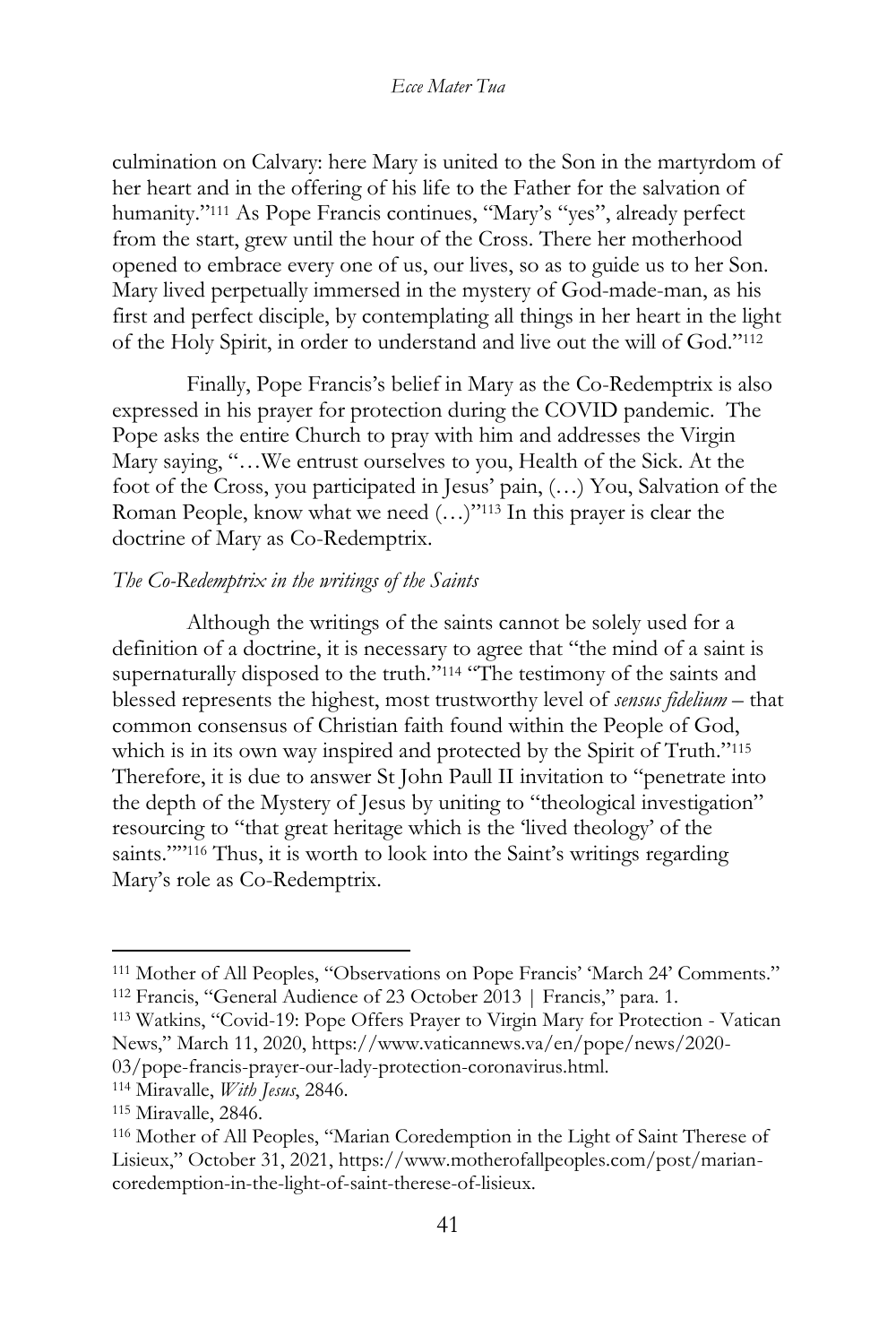Undoubtedly, a mind supernaturally disposed to the truth was St John Eudes' mind. About the saint, Pope Pius XI, during his canonization in 1925, declared: "His voice thundered through all Gaul... the most gifted herald of eternal truths, he would deliver innumerable spoils from the ancient enemy of the human race, and restore them to the divine Redeemer."<sup>117</sup> St John Eudes did not use the term "co-redemptrix," but the doctrine is explicit in his writings about Mary's heart. The saint writes:

"What is Calvary? It is the place where the Cross of Jesus was raised. And was the Cross of Salvation not raised first of all in Mary's holy Heart? What is Calvary? It is the place stained with the Precious Blood of Jesus Christ. But Mary's Heart was bathed with It through love and compassion, and the Precious Blood of her beloved Son penetrated and impregnated His Mother far more than it soaked the soil of Calvary."

On Calvary, we behold the thorns that wounded the adorable head of our Savior, the nails that pierced His hands and feet, the lance that opened His Heart, the ropes that bound Him, the gall and vinegar He was given to drink, and the wounds which covered His body from head to foot. We can see the same wounds in the maternal Heart of His saintly Mother. St. Jerome quotes St. Sophronius, Patriarch of Jerusalem, as saying: "All the wounds which covered the body of Jesus, had their counterpart in Mary's Heart. The whips, the thorns, the nails which pierced and tore the Savior's body, ran through His holy Mother's Heart and shattered it. Every blow rending the body of the Son had its cruel echo in the Heart of His Mother.  $(\ldots)$ 

Finally, it was on Calvary that our Redeemer accomplished and consummated the work of our salvation, in which His Mother's Heart cooperated so faithfully.

St. Leopold Mandic, canonized by St John Paul II in 1983, was internationally known as a great confessor. In fact, the hand with which he administered the absolution of sins remains uncorrupted and is exposed in the church where he is buried in Padua, Italy. "St Leopold referred to the Mother as "Co-redemptrix of the human race" (…) and above of one of his images he once wrote the following personal testimony: "I, friar Leopold

<sup>117</sup> Pius XI, "Solemnis Canonizatio Ioannis Baptistae Vianney et Ioannis Eudes, Pius XI, Homilia," May 31, 1925, https://www.vatican.va/content/piusxi/la/homilies/documents/hf\_p-xi\_hom\_19250531\_vianney-eudes.html. Translated by the author.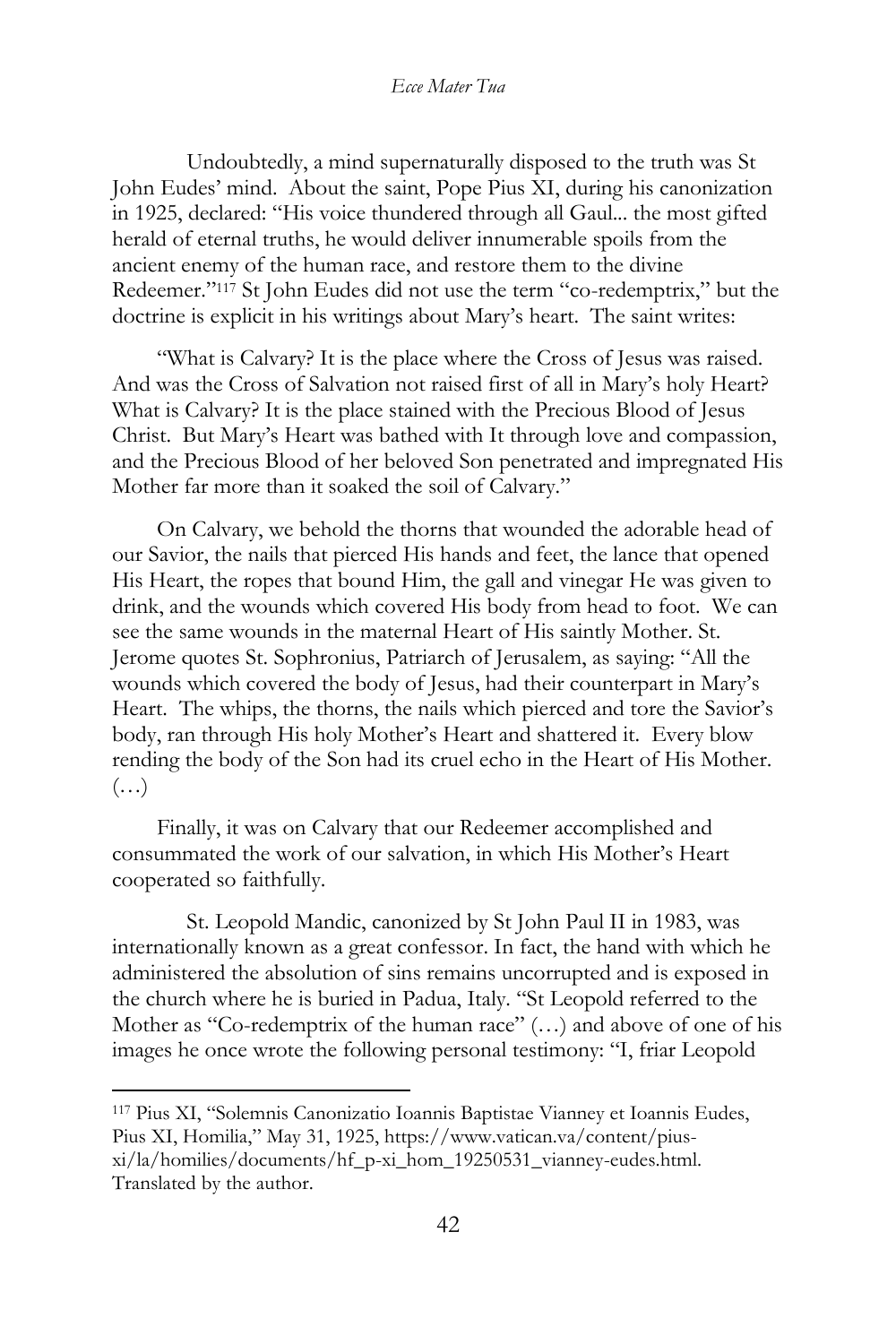Mandic Zarevic, firmly believe that the most Blessed Virgin, insofar as she was Co-redemptrix of the human race, is the moral fountain of all grace, since we have received all from her fullness."<sup>118</sup>

Another great saint, and doctor of the Church who teaches the doctrine of Mary as Co-redemptrix is St Alphonsus Maria de Liguori. In his work The Glories of Mary, after saying that "Mary, in bringing forth Jesus, who is our Saviour and our life, brought forth all of us to life and salvation," the saint continues:

"The second time in which Mary brought us forth to grace was, when on Calvary, she offered to the eternal Father with so much sorrow of heart the life of her beloved Son for our salvation. (…)

"It is true that, in dying for the redemption of the world, Jesus wished to be alone. I have trodden the wine-press alone. But when God saw the great desire of Mary to devote herself also to the salvation of men, he ordained that by the sacrifice and offering of the life of this same Jesus, she might co-operate with him in the work of our salvation, and thus become mother of our souls. And this our Saviour signified, when, before expiring, he saw from the cross his mother and the disciple St. John both standing near him, and first spoke to Mary: Behold thy son, as if he said to her: Behold the man who, by the offering thou hast made of my life for his salvation, is already born to grace. And then turning to the disciple, he said: Behold thy mother. By which words, says St. Bernardino of Sienna, Mary was then made mother not only of St. John, but of all men, for the love she bore them." 119

There are many other saints that present the belief in Mary's role as Co-redemptrix, for instance, St Jose Maria Escrivà who "vigorously defends our Lady as the Co-redemptrix," and St. Pio of Pietrelcina, who in one of his letters wrote: "Now I seem to be penetrating what was the martyrdom of our most beloved Mother… Oh, if all people would but penetrate this martyrdom! Who could succeed in suffering with this, yes, our dear Coredemptrix? Who would refuse her the good title of Queen of Martyrs?"120

<sup>118</sup> Miravalle, *With Jesus*, 2922.

<sup>119</sup> Liguori, *The Glories of Mary*, 27.

<sup>120</sup> Miravalle, *With Jesus*, 2966–90.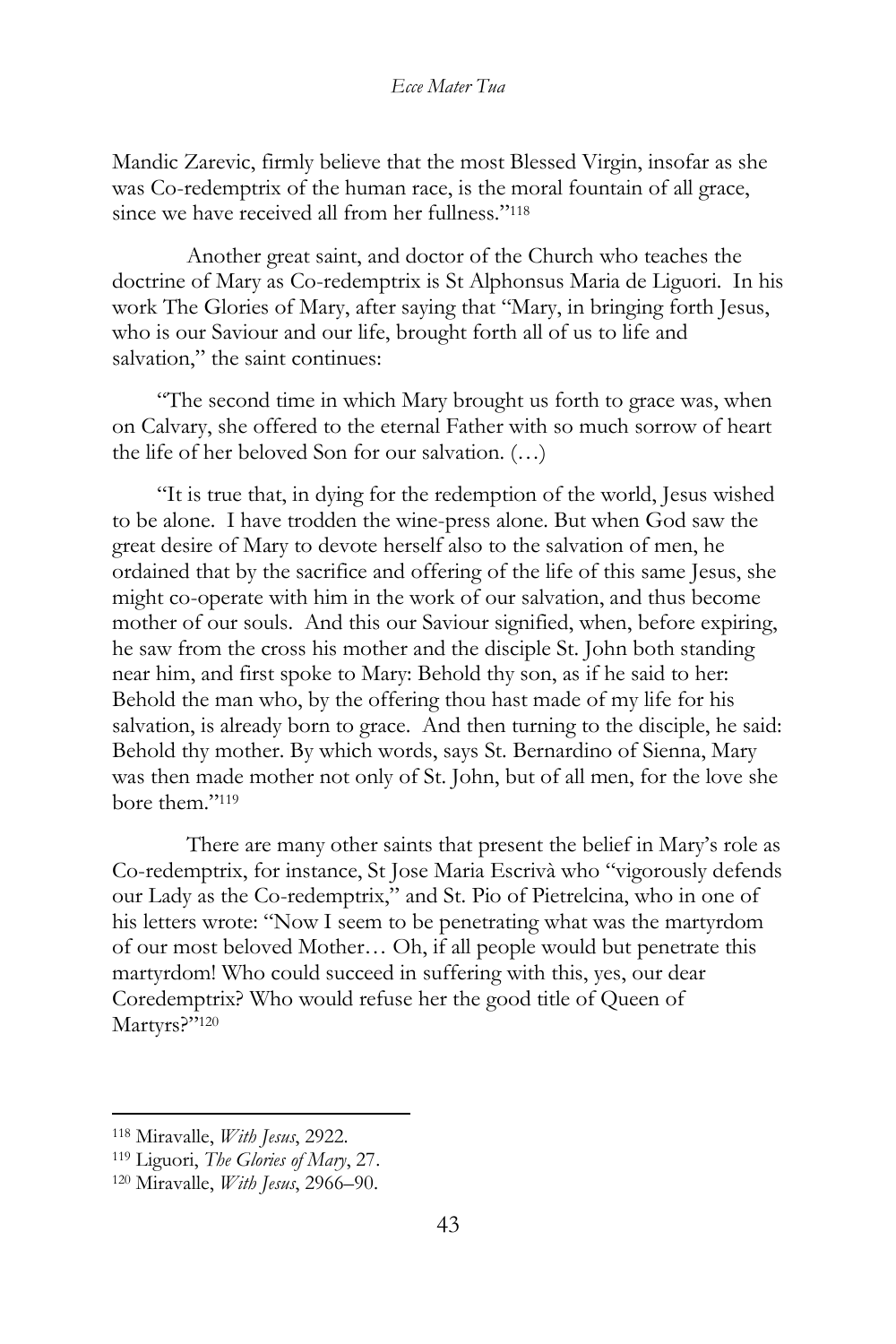Finally, as a seal to confirm the saint's belief in the Virgin Mary's role as Co-Redemptrix, it is indispensable to present St Teresa of Calcutta's letter of support for the dogmatic definition of Mary Co-redemptrix:

> Mary is our Coredemptrix with Jesus. She gave Jesus his body and suffered with him at the foot of the Cross.

Mary is the Mediatrix of all grace. She gave Jesus to us, and as our Mother she obtains for us all his graces.

Mary is our Advocate who prays to Jesus for us. It is only through the Heart of Mary that we come to the Eucharistic Heart of Jesus.

The papal definition of Mary as Coredemptrix, Mediatrix, and Advocate will bring great graces to the Church.

All for Jesus through Mary.

#### *The Co-Redemptrix in the Apparitions*

Throughout the ages, there have been so-called 'private' revelations, some of which have been recognized by the authority of the Church. They do not belong, however, to the deposit of faith. It is not their role to improve or complete Christ's definitive Revelation, but to help live more fully by it in a certain period of history. Guided by the Magisterium of the Church, the *sensus fidelium* knows how to discern and welcome in these revelations whatever constitutes an authentic call of Christ or his saints to the Church."

Marian apparitions are usually accompanied by some kind of message that Our Lady wishes to communicate to us for our own salvation. Assumed into Heaven the Virgin Mary remains our Mother, guiding us to her divine Son. In order for an apparition to be credible, that is, accepted by the Catholic Church, it must be approved by the local bishop where the apparition took place. Thus, among the more than twenty apparitions of the Virgin Mary recognized by the Church, this paper will cite just few to show that the doctrine of Mary as Co-Redemptrix is also present in this supernatural reality called "private revelation."

Our Lady of Fatima is one of the most known Virgin Mary's apparition. Her message is direct connected with both Mary's role as co-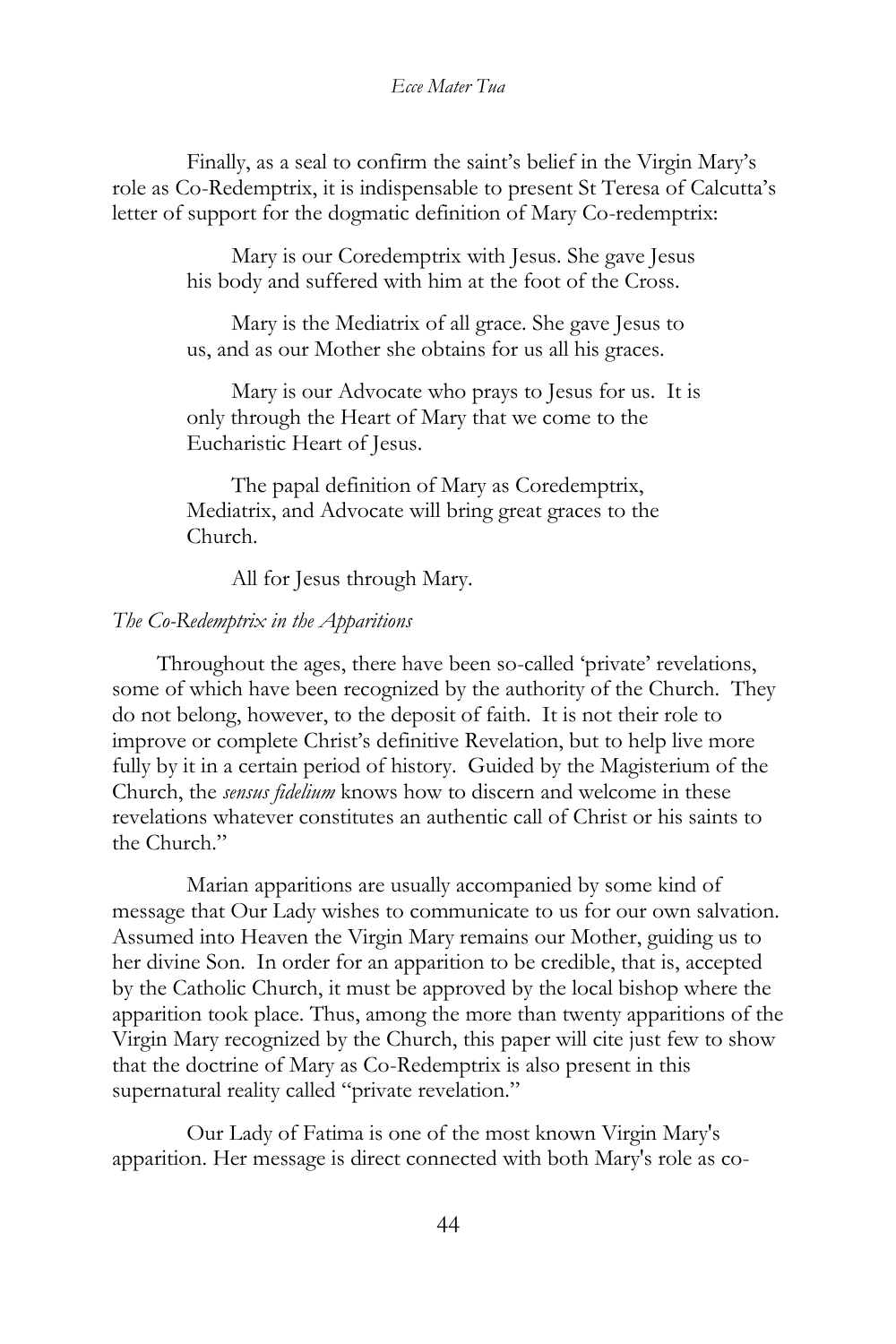redemptrix and the faithful's role as co-redeemers in Christ. In Fatima, Our Lady invites the three children to offer sacrifices and prayers to God, in order to obtain graces, such as the end of the war, the world's peace, and the conversion of sinners.

In her book, *Calls From the Message of Fatima*, Sister Lucia, one of the three shepherdesses, wrote: "The Christ's heart-beats are those of the heart of Mary, the prayer of Christ is the prayer of Mary, the joys of Christ are the joys of Mary; it was from Mary that Christ received the Body and Blood that are to be poured out and offered for the salvation of the world." Still, Fatima's call to holiness brings forth Sister Lucia reflection regarding our contribution to Redemption:

"And our own contribution? It is our humble prayer, our poor little acts of self-denial which we must unite with the prayer and sacrifice of Jesus Christ and of the Immaculate Heart of Mary in reparation, and for the salvation of our poor brothers and sisters who have wandered away from the one true path that leads to Life."<sup>121</sup>

Another apparition clearly connected to the Virgin Mary's role as Co-redemptrix it is a controversial and not so spread one: Our Lady of All Nations.<sup>122</sup> In short, "Our Lady of All Nations appeared fifty-six times over the course of fourteen years to Ida Peederman, an industrial office worker in Amsterdam. Our Lady entrusted her with a large set of prophecies, as well as an image and prayer that we now know as the holy card of Our Lady of All Nations. The revelations Ida received from Our Lady included future events leading to declared Marian dogmas, especially the Immaculate Conception and Mary as Coredemptrix, Mediatrix, and Advocate. Mary also emphasized the importance of the Eucharist."<sup>123</sup>

<sup>121</sup> Miravalle, *With Jesus*, 3258.

<sup>122</sup> Mother of All Peoples, "Comment on Statement from Bishop of Amsterdam Responding to CDF Letter on the Lady of All Nations," Motherofallpeoples, January 24, 2021, https://www.motherofallpeoples.com/post/comment-onstatement-from-bishop-of-amsterdam-responding-to-cdf-letter-on-the-lady-of-allnations. In full obedience to the new instruction of Bishop Hendriks of the Diocese of Haarlem, all references to the Our Lady of All Nations in this paper must be used for theological, historical, or research purposes only. The cited comment is suggested for a deeper understanding of the matter.

<sup>123</sup> Chelby Mayer, "The Ultimate Guide to Marian Apparitions," *Ascension Press Media* (blog), May 31, 2020, https://media.ascensionpress.com/2020/05/30/theultimate-guide-to-marian-apparitions/.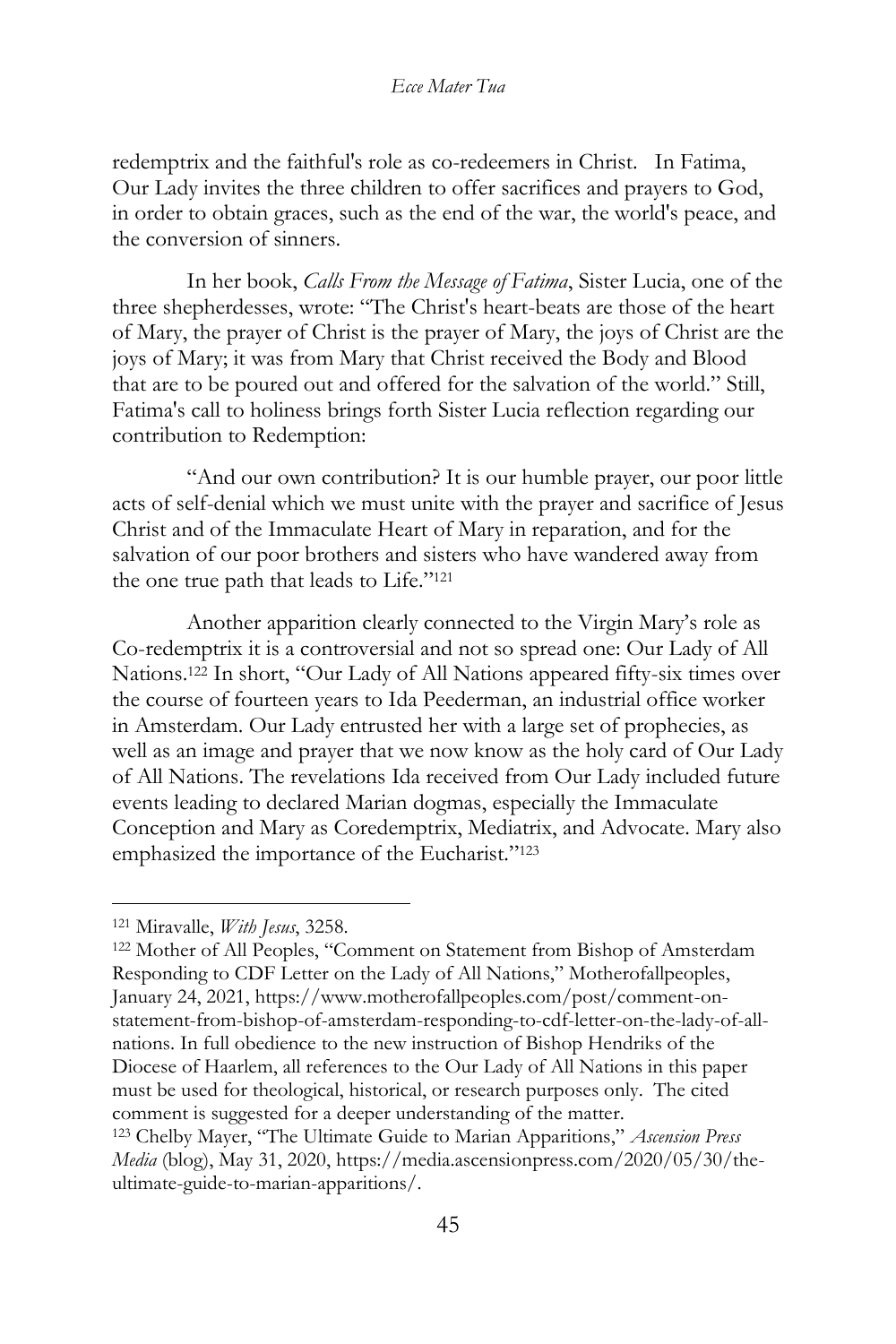Dr. Robert Fastiggi, dealing with the matter of the Amsterdam Apparition, explains the essence of the devotion saying that it has been twofold.

First, it is the praying the prayer for the coming of the Holy Spirit over our wounded world. We can still pray the Prayer of the Lady of All Nations, privately and publicly. Secondly, the devotion includes confidence in the promise of Our Lady, that if the Church —especially in a dogmatic formulation — would honor her with all the greatness the Lord has granted her as our Co-redemptrix, Mediatrix and Advocate, then she will be allowed by God to save the world from a great global catastrophe. We can still honor Our Lady as our Co-redemptrix and Mediatrix, as these titles are an integral and long-standing part of Catholic Tradition. We must, however, avoid associating these titles with approval of the supernatural character of the Amsterdam apparitions.<sup>124</sup>

In fact, there are many other Mary's apparitions that would be possible to cite, even the apparition in Medjugorje, which is still happening. Nonetheless, the important point is the fact that "all seem to share the common themes of prayer, penance, and a call to return to Christ."<sup>125</sup> Indeed, in the same way that Our Lady wholly united herself with the suffering of her Son and offered Him to the Father for our salvation, she remains united with God's will "who desires all men to be saved and to come to the knowledge of the truth."<sup>126</sup>

## *Mary's unique role as Co-redemptrix*

As it was attested by now, Mary is the unique Co-redemptrix, firstly, by the will of God, and this understanding is vital to the sake of this doctrine. It is known that theologically speaking, it is possible to err both by excess and by the absence of the honor due to someone, especially to God and His Mother.<sup>127</sup> It would be wrong, even heretical, for us to elevate the saints,

<sup>124</sup> Mother of All Peoples, "The Amsterdam Apparitions: Where Are We Now? | Robert Fastiggi," *Motherofallpeoples* (blog), September 11, 2021,

https://www.motherofallpeoples.com/post/the-amsterdam-apparitions-where-arewe-now.

<sup>125</sup> Fastiggi and O'Neill, *Virgin, Mother, Queen*, 2194.

<sup>126</sup> *The Holy Bible - Revised Standard Version*, bk. 1 Tim 2:4.

<sup>127</sup> Mark Miravalle, *Lecture 12 - Mary in Early Church* (Franciscan University of

Steubenville, n.d.), https://app.vidgrid.com/view/IWbMNMNXChoJ; Mark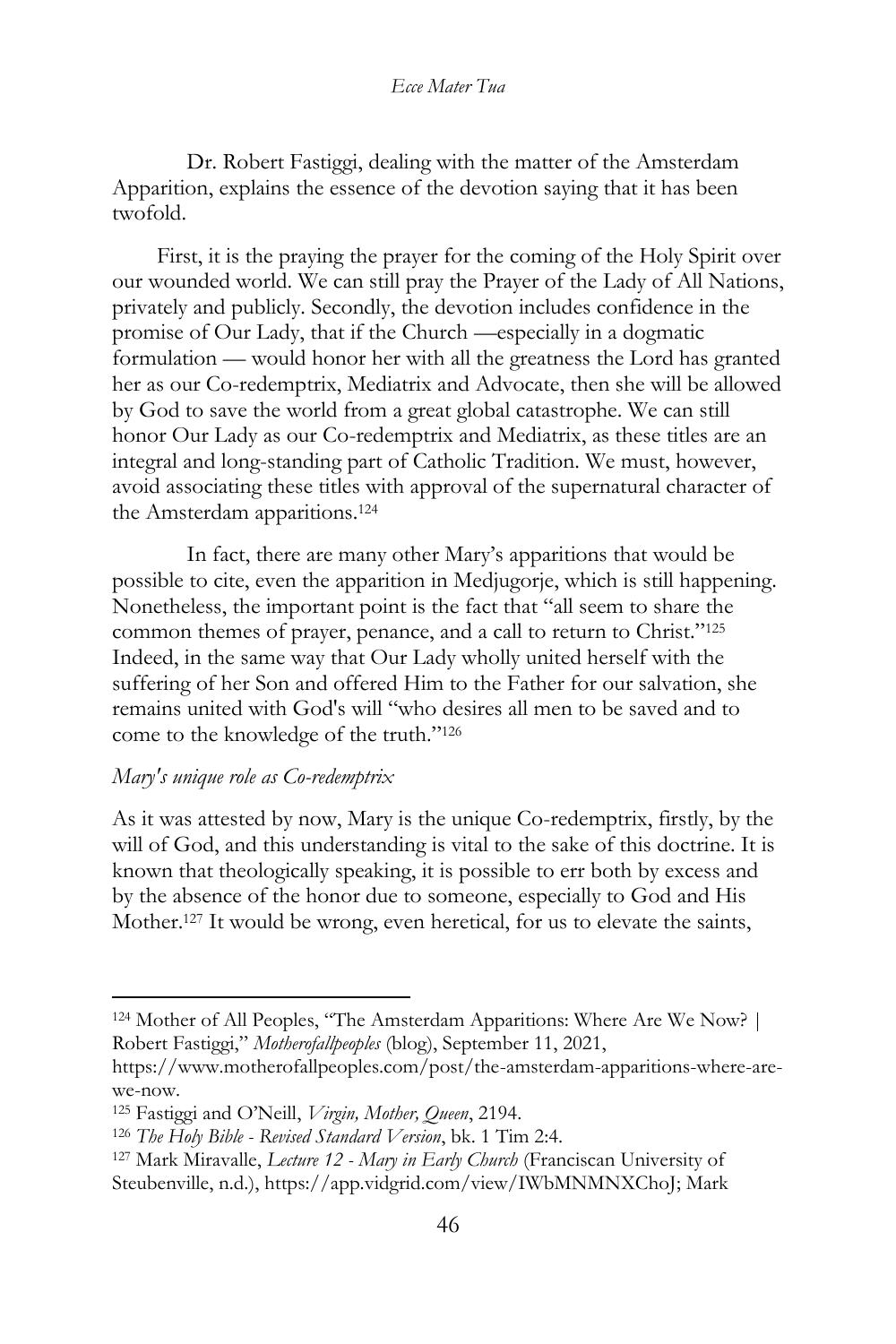even St. Joseph himself, to the same honor due to the Blessed Virgin Mary. Likewise, failing to honor the Virgin Mary for the sake of ecumenism, for instance, would be contrary to the Catholic belief.<sup>128</sup> Therefore, it must be considered a severe error to deny Mary any privilege or grace just because it is not shared by the other members of Christ's Mystical Body. <sup>129</sup>

"The title Co-redemptrix refers to Mary's unique personal cooperation in Jesus' work of Redemption, and "in its weakest possible formulation," refers to her unique role in giving birth to the Redeemer, and in virtue of that act, giving to the Redeemer his body, the very instrument of Redemption."<sup>130</sup> The Messianic prophecy of Genesis 3:15 read "in the light of Sacred Tradition and the Magisterium, highlights Mary's unique role of cooperation in the divine plan of salvation."<sup>131</sup> She is the New Eve, the Mother of all living, as the Fathers and doctors of the Church preached.

Fr. Frederick Faber, St Newman's friend, defends that, although St Paul calls all Christians "to co-suffer with Jesus in the distribution of graces of Redemption," the Blessed Virgin Mary has the unique role in "the historic obtaining of redemptive graces."<sup>132</sup> Excellently, he points out:

"She (Mary) co-operated with our Lord in the Redemption of the world in quite a different sense, a sense that can never be more than figuratively true of the saints. Her free consent was necessary to the Incarnation, as necessary as free will it to merit according to the counsels of God. … She consented to his Passion; and if she could not in reality have withheld her consent, because it was already involved in her original consent to the Incarnation, nevertheless, she did not in fact withhold it, and so he went to Calvary as her free-will offering to the Father. … Lastly, it was a cooperation of a totally different kind from that of the saints. Theirs was but the continuation and application of a sufficient redemption already accomplished, while hers was a condition requisite to the accomplishment of that redemption. One was a mere consequence of an event which the

- *Doctrines on the Blessed Virgin Mary for All People*, 130.
- <sup>131</sup> Gentle and Fastiggi, 109.

Miravalle, *Lecture 31 RM Pt. 1*, accessed October 29, 2021,

https://app.vidgrid.com/view/V1l7Gq9lIwTe.

<sup>128</sup> Mother of All Peoples, *Mariology Without Apology - 11. Mary Co-Redemptrix IS Doctrine*.

<sup>129</sup> Miravalle, *Lecture 31 RM Pt. 1*, sec. 7'12"-7'50".

<sup>130</sup> Gentle and Fastiggi, *De Maria Numquam Satis: The Significance of the Catholic* 

<sup>132</sup> Gentle and Fastiggi, 145.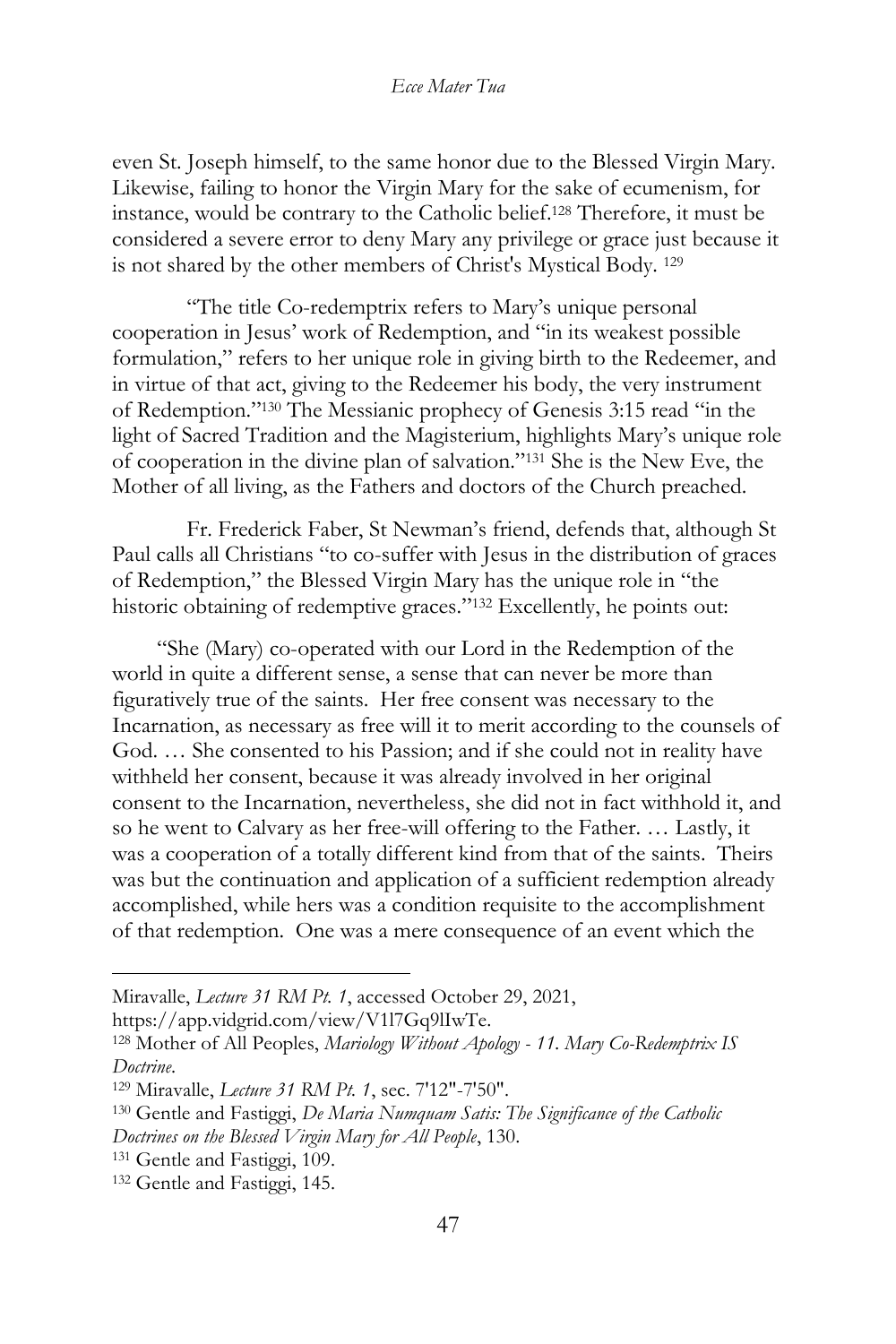other actually secured, and which only became an event by means of it. Hence it was more real, more present, more intimate, more personal, and with somewhat of the nature of a cause in it, which cannot in any way be predicated of the cooperation of the saints."<sup>133</sup>

What then did St. John Paul II mean when he, speaking for the sick said: "And that therefore you too, associated with Him (Jesus) in the passion, can be co-redeemers of humanity?"<sup>134</sup> Still, what did Pope Benedict XVI mean when he called the sick people in Fatima to be "redeemers in the Redeemer"135?

In addition to being necessary to return to the concept of subjective redemption already presented, remembering that it means "the process of bringing the graces of the redemption to be received by the human heart,"<sup>136</sup> it is necessary to consider the Communion of Saints to answer this question. As the *Catechism of the Catholic Church* teaches us:

"The life of each of God's children is joined in Christ and through Christ in a wonderful way to the life of all the other Christian brethren in the supernatural unity of the Mystical Body of Christ, as in a single mystical person. In the communion of saints, "a perennial link of charity exists between the faithful who have already reached their heavenly home, those who are expiating their sins in purgatory and those who are still pilgrims on earth. Between them there is, too, an abundant exchange of all good things." In this wonderful exchange, the holiness of one profits others, well beyond the harm that the sin of one could cause others. Thus recourse to the communion of saints lets the contrite sinner be more promptly and efficaciously purified of the punishments for sin." 137

<sup>133</sup> Gentle and Fastiggi, 145; Faber, *At the Foot of the Cross; or, The Sorrows of Mary*, 439.

<sup>134</sup> John Paul II, "Aos Funcionários Do Hospital 'Fatebenefratelli' de Roma," April 5, 1981, para. 4, https://www.vatican.va/content/john-paul-

ii/pt/speeches/1981/april/documents/hf\_jp-

ii\_spe\_19810405\_fatebenefratelli.html. Translated by the author.

<sup>135</sup> Benedict XVI, "Apostolic Journey to Portugal on the Occasion of the 10th Anniversary of the Beatification of Jacinta and Francisco, Young Shepherds of Fátima - Holy Mass on the Esplanade of the Shrine of Our Lady of Fátima," May 13, 2010, https://www.vatican.va/content/benedict-

xvi/en/homilies/2010/documents/hf\_ben-xvi\_hom\_20100513\_fatima.html.

<sup>136</sup> Miravalle, *Lecture 29 Coredeemers in Christ*, sec. 7'24"-7'32.

<sup>137</sup> *CCC*, paras. 1474–1475.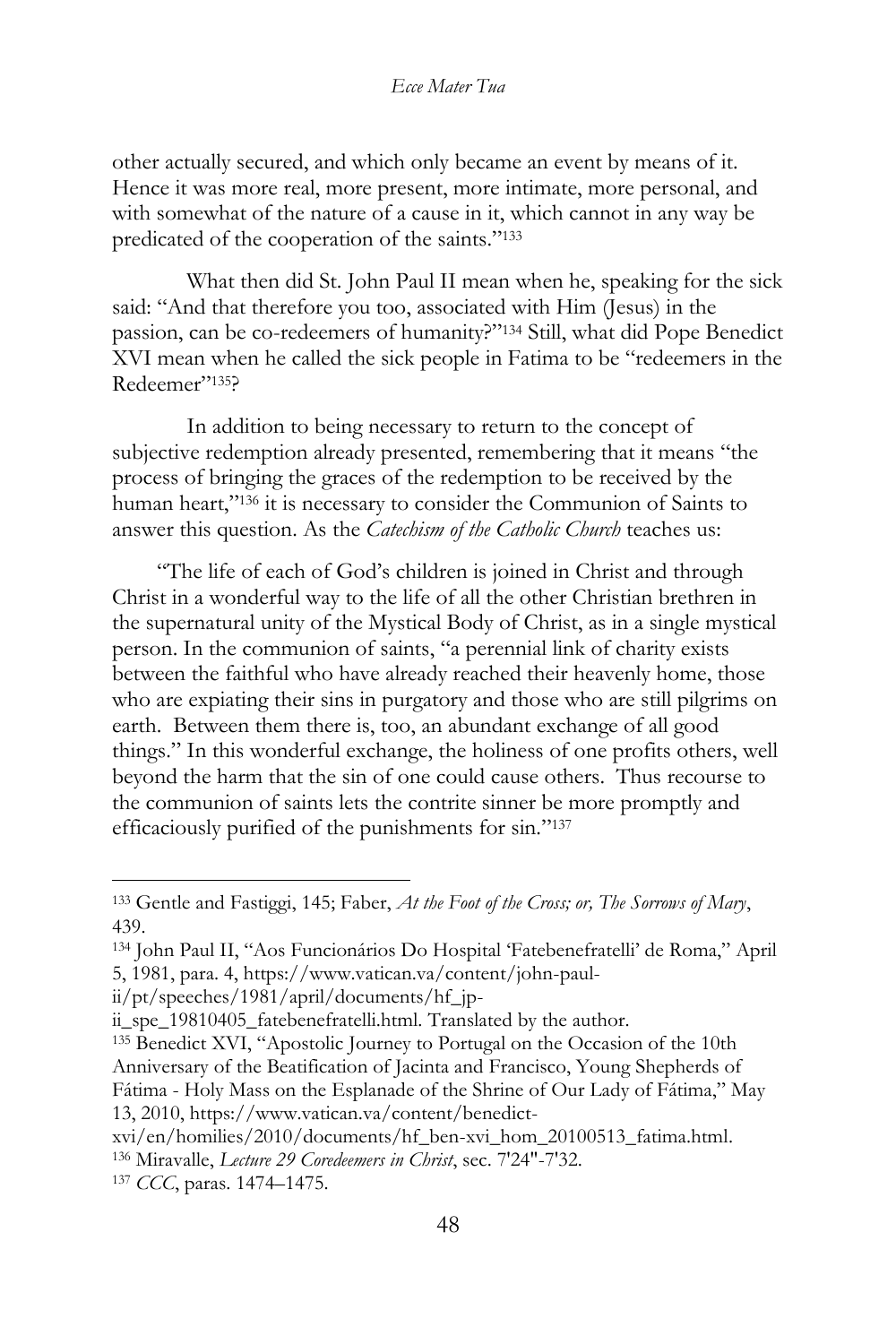Thus, the answer for the above question is: As St Peter tells us, "Like living stones be yourselves built into a spiritual house, to be a holy priesthood, to offer spiritual sacrifices acceptable to God through Jesus Christ."<sup>138</sup> We are called to be saints,<sup>139</sup> and, through the offer of spiritual sacrifices, by God's grace, obtain for ourselves and others the grace that Jesus, and the Virgin Mary as Co-redemptrix, deposited in the treasure of the Church. Only united to the Church, we, as People of God, can exercise the communion of saints and intercede to have the graces of the Church's treasure spread out in favor of ourselves or others. A great example of how we can be "co-redeemers in the Redeemer" is the indulgence that we can obtain for the purgatory souls.<sup>140</sup> We are not Co-redeemers. We, as People of God, are "co-redeemers in Christ. Co-Redeemer in Christ."<sup>141</sup> Undoubtedly, the words of the Second Vatican Council must be considered as well. The Council teaches us that "the unique mediation of the Redeemer does not exclude but rather gives rise to a manifold cooperation which is but a sharing in this one source (Jesus, the only Redeemer)."<sup>142</sup> Thus, it is essential for the sake of the doctrine, to understand the faithful's role in this matter and do not separate our role as People of God from Christ. Once again in order not to make a mistake for excess or defect, this expression needs to be kept entire: "co-redeemer in Christ."

The expression "co-redeemers in Christ" associate us with the subjective redemption. "Subjective redemption is the process of bringing the graces of the redemption to be received by the human heart. (…) None of us participated in the historic acquisition of grace done by Jesus and Mary, done for all time, done in an infinitely perfect and inexhaustible fashion. All of us as "co-redeemers in Christ" have the opportunity to intercede for the release of the graces of redemption."<sup>143</sup> Differently of the Blessed Virgin Mary's role as Co-redemptrix, we do not exercise an objective redemption. "Objective redemption is the historical completion of the work of redemption by Jesus, the New Adam, and Mary, the New Eve. Objective redemption is complete, and it is inexhaustible. It is infinitely meritorious, as accomplished by Jesus and secondarily by Mary. Mary alone,

<sup>138</sup> *The Holy Bible - Revised Standard Version*, bk. 1 Pet 2:5.

<sup>139</sup> *The Holy Bible - Revised Standard Version*, bk. 1 Pet 1:15; Mt 5:48.

<sup>140</sup> *CCC*, paras. 1478–1479.

<sup>141</sup> Miravalle, *Lecture 29 Coredeemers in Christ*, sec. 2'20"-2'30".

<sup>142</sup> Paul VI, "Lumen Gentium," para. 62.

<sup>143</sup> Miravalle, *Lecture 29 Coredeemers in Christ*, sec. 7'24"-8'05".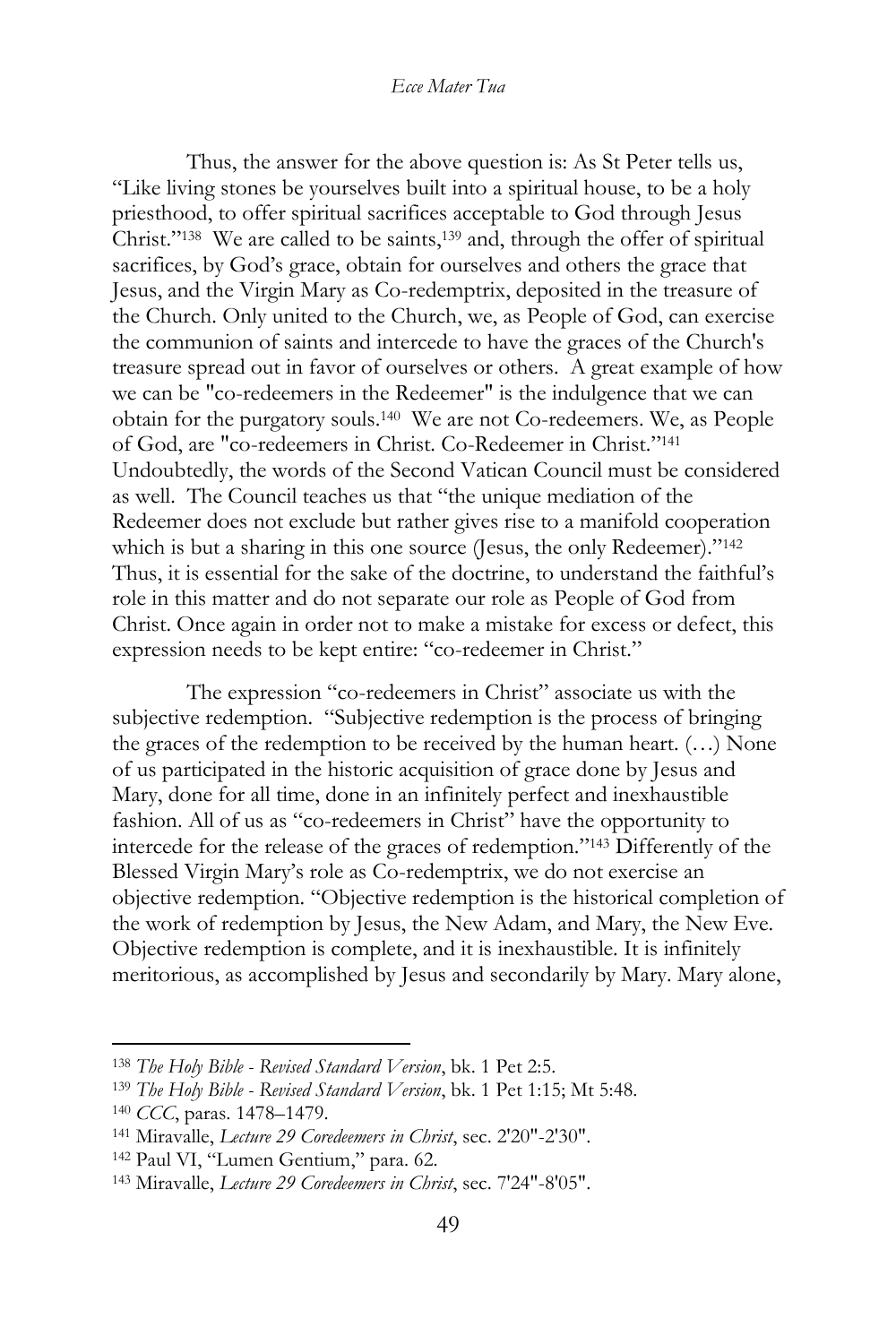as a creature, participates in objective redemption. Mary alone participates in the acquisition of the graces of redemption."<sup>144</sup>

Thus, due to the perennial link of charity that exist and unite all people of God, the communion of saints, we faithful, children of God, are able to accomplish our role as "co-redeemers in Christ." Again, we are not Coredemptrix or Co-redeemers as the Virgin Mary; we do not merit the grace of redemption in any level, but enjoy the treasure of the Church, merited by Christ and in a secondary level by His Mother. In this sense, "all of us will have the opportunity to intercede for the release of the graces of redemption." This is the meaning of being "co-redeemers in Christ," a role that we all must fulfill to "complete what is lacking in Christ's afflictions for the sake of his body, that is, the Church."<sup>145</sup>

#### *Final Thoughts*

According to what was presented in this essay, it is possible to attest that the Virgin Mary's role as Co-Redemptrix is present both in the Divine Revelation and Tradition, as the Magisterium has interpreted and authenticated during Church's history. The Co-redemptrix doctrine undoubtedly is presented in the truth of Mary as the New Eve, as St. Irenaeus in the second century pointed out. Her "fiat" at the Incarnation and both the offering and suffering of Our Lady at the foot of the Cross of her divine Son make her partaker in the work of Redemption of Jesus, by the will of God. Thus, the New Adam, Jesus, has the New Eve accompanying Him. Yet, the frequency of papal teaching and the number of petitions for this doctrine declaration at the Second Vatican Council, besides the words of so many saints, and even the private revelations of Our Lady, confirm the truth about the Co-Redemptrix doctrine.

"Because Mary uniquely participates in the acquisition of the graces of Calvary, she is given the task by Jesus to distribute the graces obtained at Calvary. She is Mediatrix because she is first Co-redemptrix."<sup>146</sup> Then, let us pray to the Virgin Mary, so that she, through her role of Co-Redeemer, mediates and advocate in our favor, in order to the Church declare the fifth dogma and the world find peace and be preserved from various catastrophes and perils, which many of us believe we are already living.

<sup>144</sup> Miravalle, 6'07"-6'45".

<sup>145</sup> *The Holy Bible - Revised Standard Version*, bk. Col 1:24.

<sup>146</sup> Miravalle, *Lecture 24 Coredemptrix in Scripture and Tradition*, sec. 9'25"-10'07".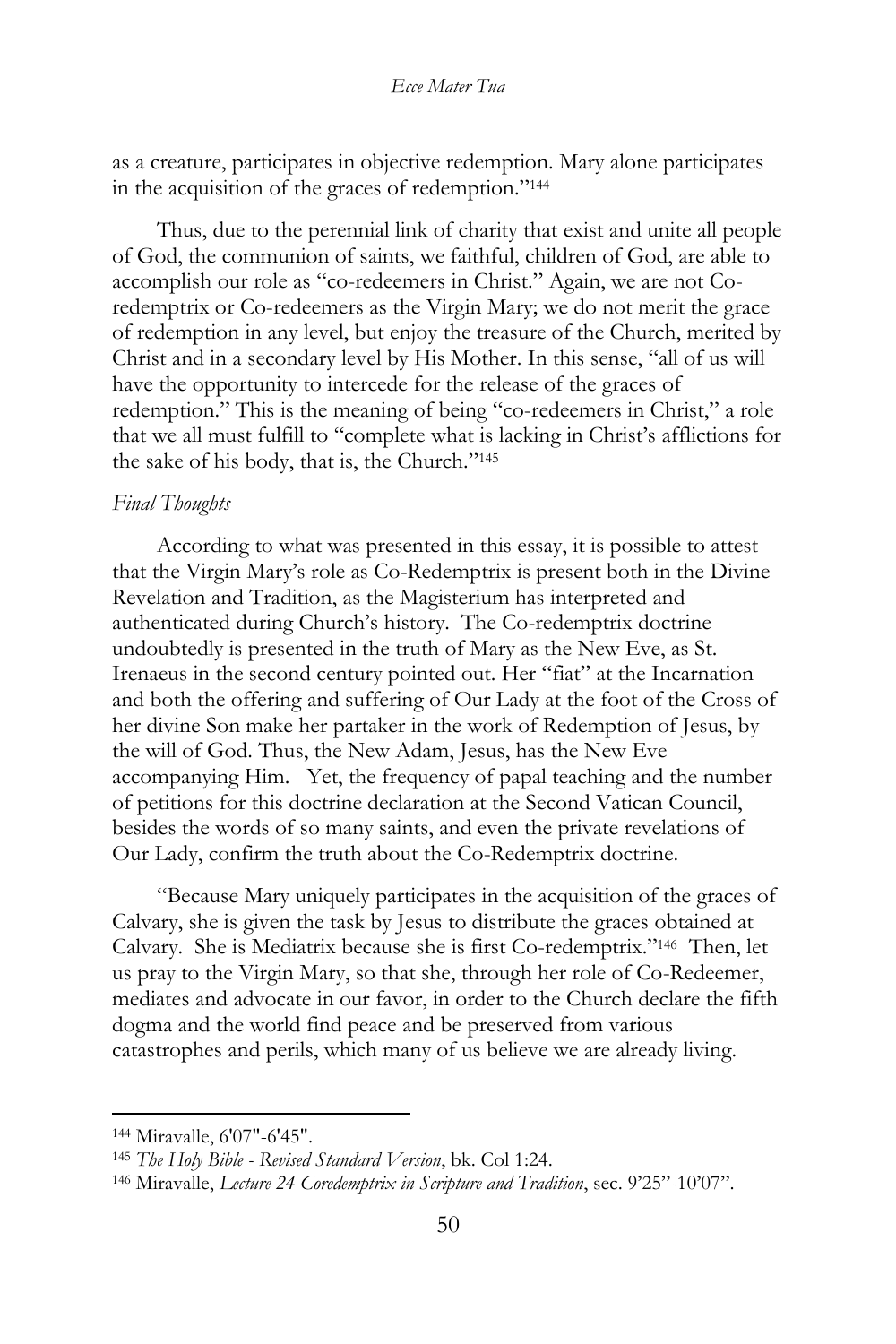# **Bibliography**

Balthasar, Hans Urs von, and Joseph Cardinal Ratzinger. *Mary: The Church at The Source: The Mother of God, The Footprints of God, The Story of Salvation From Abraham To Augustine*. Kindle., n.d. Accessed October 31, 2021.

Benedict XVI. "Apostolic Journey to Portugal on the Occasion of the 10th Anniversary of the Beatification of Jacinta and Francisco, Young Shepherds of Fátima - Holy Mass on the Esplanade of the Shrine of Our Lady of Fátima," May 13, 2010. https://www.vatican.va/content/benedictxvi/en/homilies/2010/documents/hf\_benxvi\_hom\_20100513\_fatima.html.

Bergsma, John. *THE619 Divino Afflante Spiritu*. Accessed November 1, 2021. https://app.vidgrid.com/view/qmlydAih0o4f.

Bettencourt, Estevão. *Curso de Mariologia*. Escola Mater Ecclesiae, n.d.

*Catechism of the Catholic Church*. Second Edition. Libreria Editrice Vaticana, n.d.

Denzinger, Heinrich. *Compendium of Creeds, Definitions, and Declarations on Matters of FAith and Morals*. 43rd Edition. Ignatius Press, n.d.

Faber, Fr Frederick William. *At the Foot of the Cross; or, The Sorrows of Mary*. Edited by Paul A. Boer Sr. 1st edition. Veritatis Splendor Publications, 2014.

Fastiggi, Robert L., and Michael O'Neill. *Virgin, Mother, Queen: Encountering Mary in Time and Tradition*. Ave Maria Press, 2019.

Francis. "General Audience of 23 October 2013 | Francis," October 23, 2013.

https://www.vatican.va/content/francesco/en/audiences/2013/document s/papa-francesco\_20131023\_udienza-generale.html.

———. "General Audience of 24 March 2021 - Catechesis on Prayer: 27. Praying in Communion with Mary," March 24, 2021. https://www.vatican.va/content/francesco/en/audiences/2021/document s/papa-francesco\_20210324\_udienza-generale.html.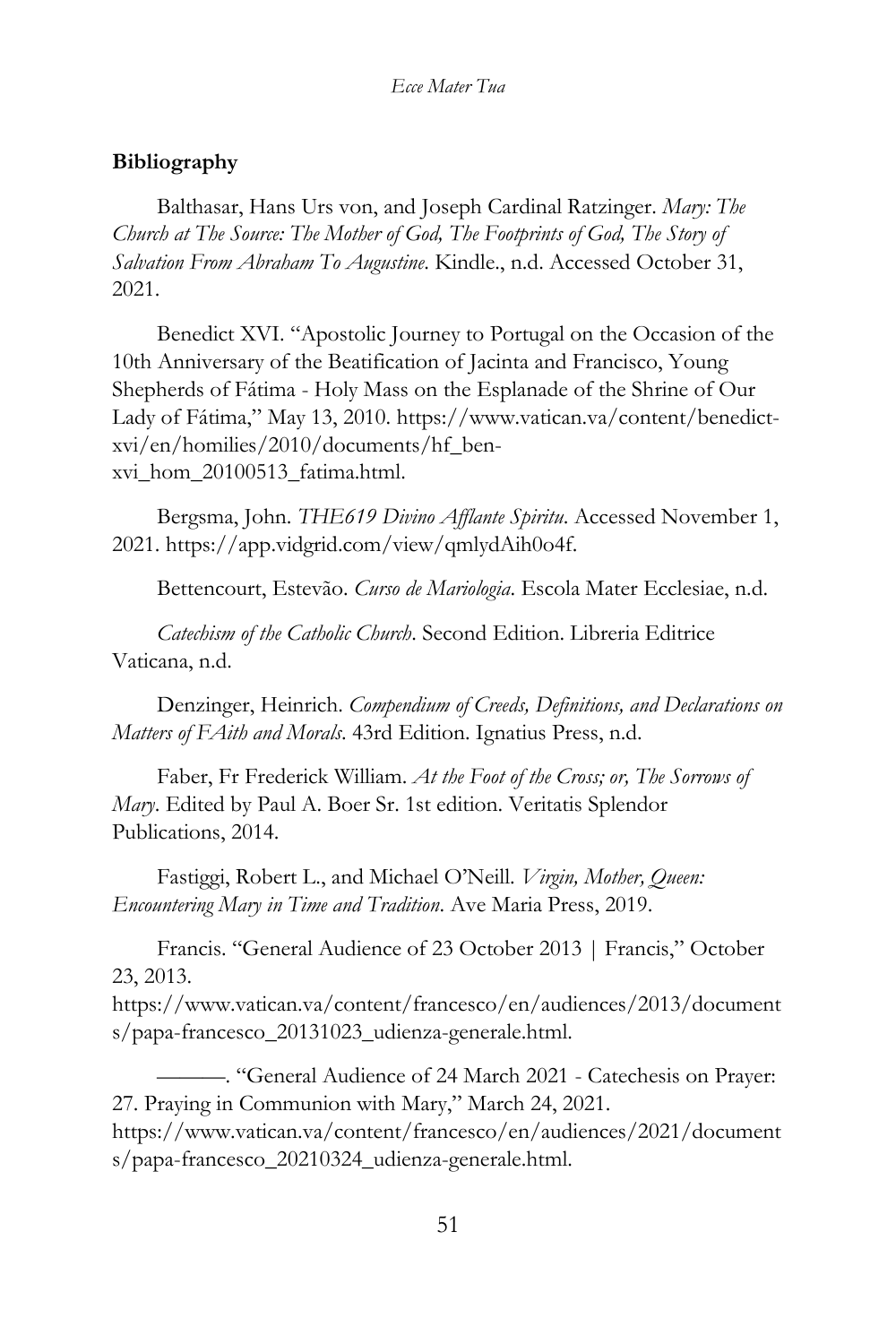———. "Homily during the Holy Mass on the Feast of Our Lady of Guadalupe," December 12, 2019.

https://www.vatican.va/content/francesco/en/homilies/2019/documents /papa-francesco\_20191212\_omelia-guadalupe.html.

Gentle, Judith Marie, and Robert Fastiggi, eds. *De Maria Numquam Satis: The Significance of the Catholic Doctrines on the Blessed Virgin Mary for All People*. Kindle., n.d. Accessed October 29, 2021.

Green, Jay P. *The Interlinear Bible - Hebrew, Greek, English*. Translated by Jay P. Green. Hendrickson, 2018.

John Paul II. "Angelus," April 1, 1984. https://www.vatican.va/content/john-paulii/pt/angelus/1984/documents/hf\_jp-ii\_ang\_19840401.html.

———. "Aos Funcionários Do Hospital 'Fatebenefratelli' de Roma," April 5, 1981. https://www.vatican.va/content/john-paulii/pt/speeches/1981/april/documents/hf\_jpii\_spe\_19810405\_fatebenefratelli.html.

———. "Apostolic Letter Salvifici Doloris," February 11, 1984. https://www.vatican.va/content/john-paulii/en/apost\_letters/1984/documents/hf\_jp-ii\_apl\_11021984\_salvificidoloris.html.

———. "General Audience." Vatican, October 1, 1997. https://www.vatican.va/content/john-paulii/en/audiences/1997/documents/hf\_jp-ii\_aud\_01101997.html.

———. "Redemptoris Mater," March 25, 1987. https://www.vatican.va/content/john-paulii/en/encyclicals/documents/hf\_jp-ii\_enc\_25031987\_redemptorismater html

———. "Santa Misa En El Santuario de Nuestra Señora de La Alborada, En Guayaquil (Ecuador)." Translated by author, January 31, 1985. https://www.vatican.va/content/john-paulii/es/homilies/1985/documents/hf\_jp-ii\_hom\_19850131\_santuarioalborada.html.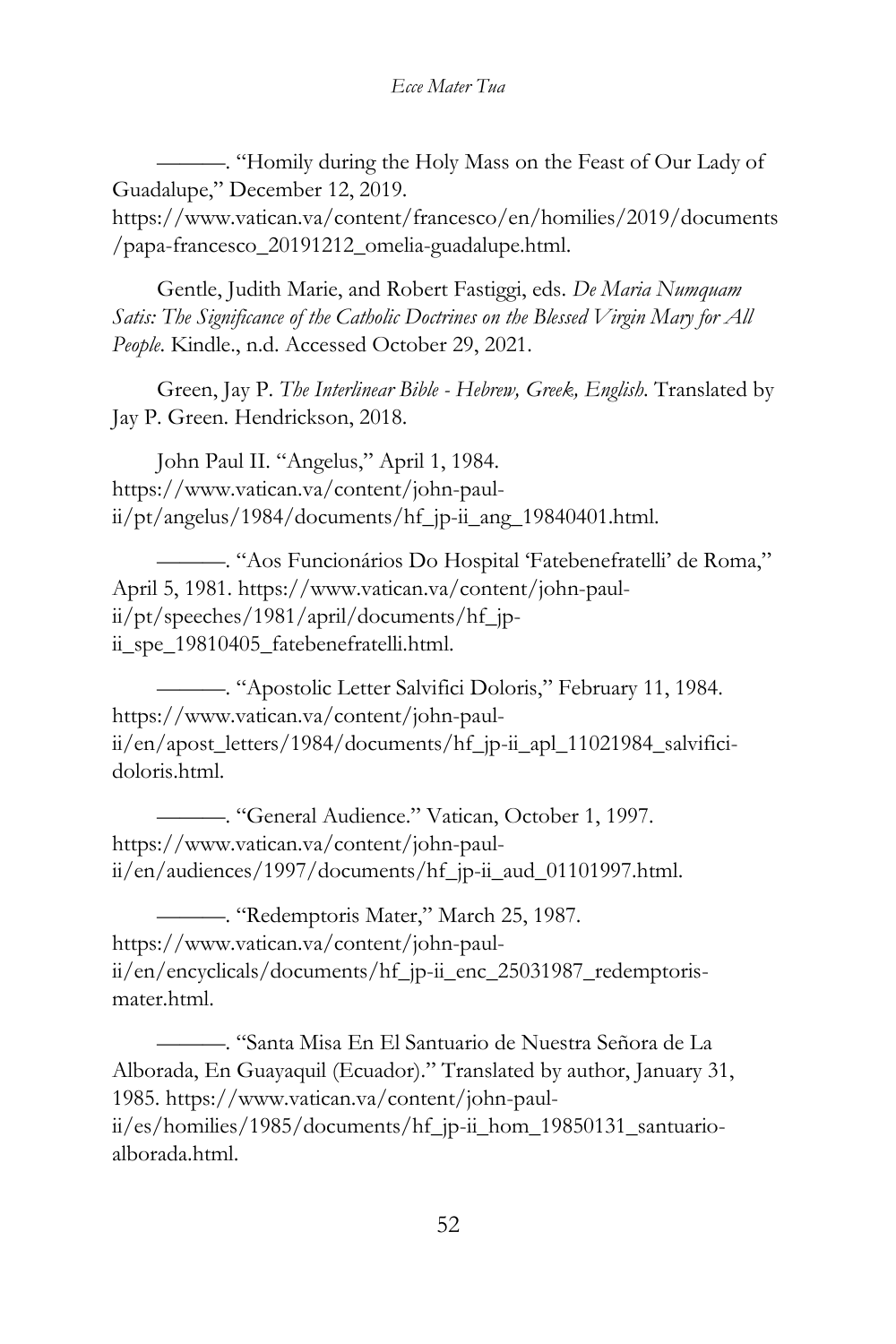Liguori, Saint Alphonsus de. *The Glories of Mary*, n.d.

Marín, Antonio Royo. *Teología de la perfección cristiana*. 1st edition. Madrid: Biblioteca Autores Cristianos, 1954.

Mayer, Chelby. "The Ultimate Guide to Marian Apparitions." *Ascension Press Media* (blog), May 31, 2020. https://media.ascensionpress.com/2020/05/30/the-ultimate-guide-to-

marian-apparitions/.

Miravalle, Mark. *Lecture 1 Introduction*. Franciscan University of Steubenville. Accessed November 5, 2021. https://app.vidgrid.com/view/QM4XpBpjezuy.

———. *Lecture 4 Scripture, Tradition, Magisterium*. Accessed November 5, 2021. https://app.vidgrid.com/view/MK53fbfFUf6Y.

———. *Lecture 12 - Mary in Early Church*. Franciscan University of Steubenville, n.d. https://app.vidgrid.com/view/IWbMNMNXChoJ.

———. *Lecture 18 Immaculate Conception in Scripture*. Franciscan University of Steubenville. Accessed September 14, 2021. https://app.vidgrid.com/view/2p1h1Et2oqxd.

———. *Lecture 22 Spiritual Motherhood*. Franciscan University of Steubenville. Accessed September 30, 2021. https://app.vidgrid.com/view/24A18pZqaOos.

———. *Lecture 23 Maternal Mediation*. Franciscan University of Steubenville. Accessed September 30, 2021. https://app.vidgrid.com/view/tRpLeRdjaCu6.

———. *Lecture 24 Coredemptrix in Scripture and Tradition*. Accessed October 6, 2021. https://app.vidgrid.com/view/kz7QrSi3VVCJ.

———. *Lecture 29 Coredeemers in Christ*. Accessed October 6, 2021. https://app.vidgrid.com/view/1IIXghaOJT7V.

———. *Lecture 31 RM Pt. 1*. Accessed October 29, 2021. https://app.vidgrid.com/view/V1l7Gq9lIwTe.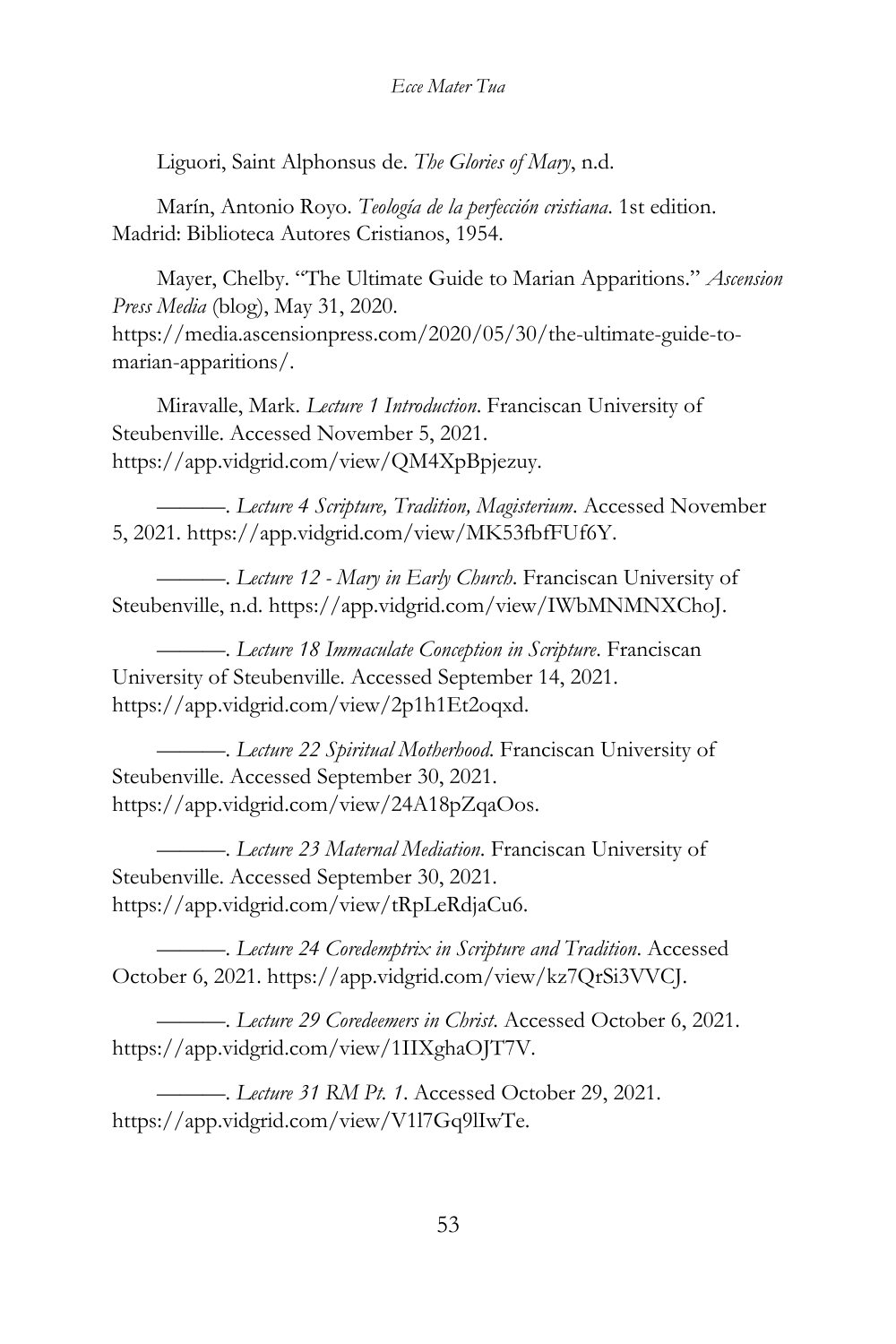———. *Mariology - A Guide for Priests, Deacons, Seminarians, and Consecrated Persons*. Seat of Wisdom Books, 2007.

———. *Mary - Coredemptrix, Mediatrix, Advocate*. Queenship, n.d.

———. *Meet Your Mother*. Gabriel Press, 2013.

———. *With Jesus: The Story of Mary Co-Redemptrix*, n.d.

Mother of All Peoples. *Mariology Without Apology - 11. Mary Co-Redemptrix IS Doctrine: Interview with Dr. Robert Fastiggi*, 2021. https://www.youtube.com/watch?v=CgF50IH\_w14.

———. "Mary, Mediatrix of All Graces, in the Papal Magisterium of Pope John Paul II." *Motherofallpeoples* (blog), October 31, 2021. https://www.motherofallpeoples.com/post/mary-mediatrix-of-all-gracesin-the-papal-magisterium-of-pope-john-paul-ii.

———. "Observations on Pope Francis' 'March 24' Comments." *Motherofallpeoples* (blog), March 25, 2021. https://www.motherofallpeoples.com/post/pope-francis-s-generalaudience-of-march-24-2021-mary-is-our-mother-not-a-goddess.

"Munificentissimus Deus (November 1, 1950) | PIUS XII." Accessed September 22, 2021. https://www.vatican.va/content/piusxii/en/apost\_constitutions/documents/hf\_pxii\_apc\_19501101\_munificentissimus-deus.html.

OED Online, ed. "Doctrine." Oxford University Press, n.d.

Ott, Dr. Ludwig. *Fundamentals of Catholic Dogma*. Translated by Patrick Lynch. Baronius Press, 2018.

Paul VI. "Dei Verbum," November 18, 1965. https://www.vatican.va/archive/hist\_councils/ii\_vatican\_council/docume nts/vat-ii\_const\_19651118\_dei-verbum\_en.html.

———. "Dogmatic Constitution on the Church - Lumen Gentium." The Holy See. Vatican, November 21, 1964.

https://www.vatican.va/archive/hist\_councils/ii\_vatican\_council/docume nts/vat-ii\_const\_19641121\_lumen-gentium\_en.html.